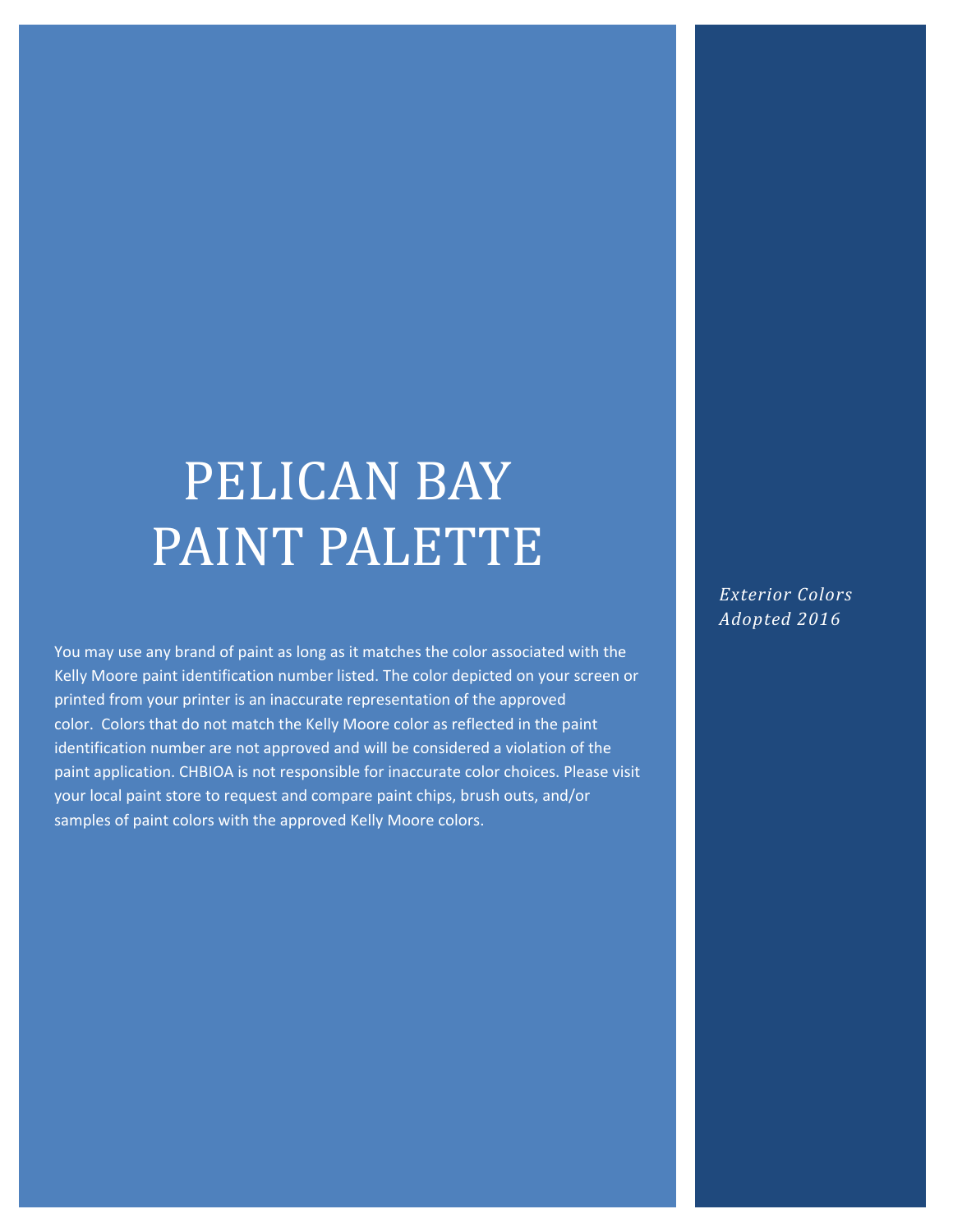

# PELICAN BAY ESTATES EXTERIOR PAINT PALETTE HOUSE REPAINTING RULES July 2016

A new paint palette has been prepared for **Pelican Bay** homeowners based on Kelly-Moore brand paints. Kelly-Moore is located at 649 Pacific Ave. in Alameda and will offer discounts to homeowners of Harbor Bay Isle.

The new Kelly-Moore color schemes are listed in Table 1 of the Paint Book.

Paint rules are as follows:

**Accent Color:** Optional

Garage Doors: One color only and it may be painted trim or body color of the house. Upon request garage doors may be painted the accent color.

**Front Entry Doors:** Stained natural wood, painted the accent color of the house or one of the 6 colors specifically for the front doors.

*Although the Pelican Bay board strongly recommends using Kelly-Moore paints, owners may ultimately use any paint brand they wish as long as the paint brand selected for repainting has the same characteristics.* **If you plan to use an approved color scheme, you can indicate the scheme number of the application form. If you are planning to paint in a color outside of the scheme, you will be required to, at minimum, include two color chips for each color to be used stating the paint brand and color identifier, and where on the home it will be used. You may be required to provide a 3-foot by 3-foot sample of the color patching to the Pelican Bay Architectural Committee.** 

Color scheme combinations, other than those listed in Table 1 and shown on the approved paint palettes, may be proposed by homeowners and will be considered on a case-by-case basis by the **Pelican Bay Board of Directors** provided they are in alignment with the palette themes and characteristics. At the option of the **Pelican Bay Board of Directors**, a new color scheme may be added to the approved paint palette.

Fences and gates shall not be painted. Other yard structures shall not be painted unless specifically approved by the **Pelican Bay** Architectural Committee.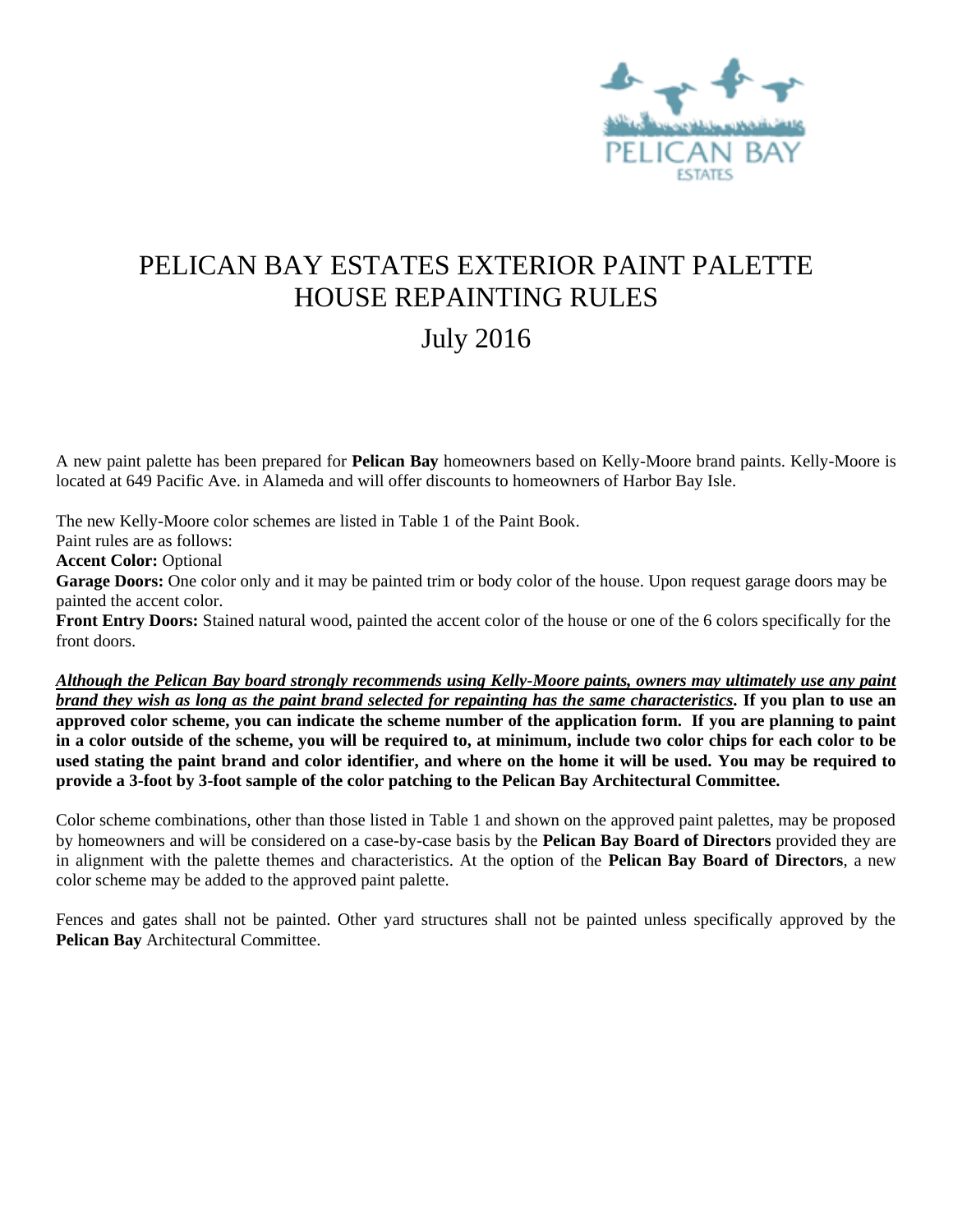Paint Gloss Categories: Exterior paints are comprised of 5 gloss categories. The following exterior paint finishes are permitted under each category:

| <b>Flat</b> | Low sheen | Satin  | Eggshell | Semi-gloss | Gloss    |
|-------------|-----------|--------|----------|------------|----------|
| Siding      | Siding    | Siding | Trim     | No         | No       |
|             |           | Trim   | Accent   | Exterior   | Exterior |
|             |           | Accent |          | Use        | Use      |

Owners shall comply with all other repainting requirements of the Community and **Pelican Bay** Architectural Rules and Standards.

*If you hire a contractor to paint your home, please provide the contractor with a copy of the architectural application approval letter and these house repainting rules.*

*No changes should be made in the color scheme after it has been approved unless the proposed changes are resubmitted to the Community and Pelican Bay Architectural Committees and are approved.*

**Interior paint color information:** The original developer Kelly Moore interior paint colors are:

Walls: Latex Flat FROST 550-14

Doors and Casings - Kitchen and Bath walls: Latex Enamel FROST 1640 (Eggshell finish) Oil Base Enamel 1622-14 (used in earliest building phases)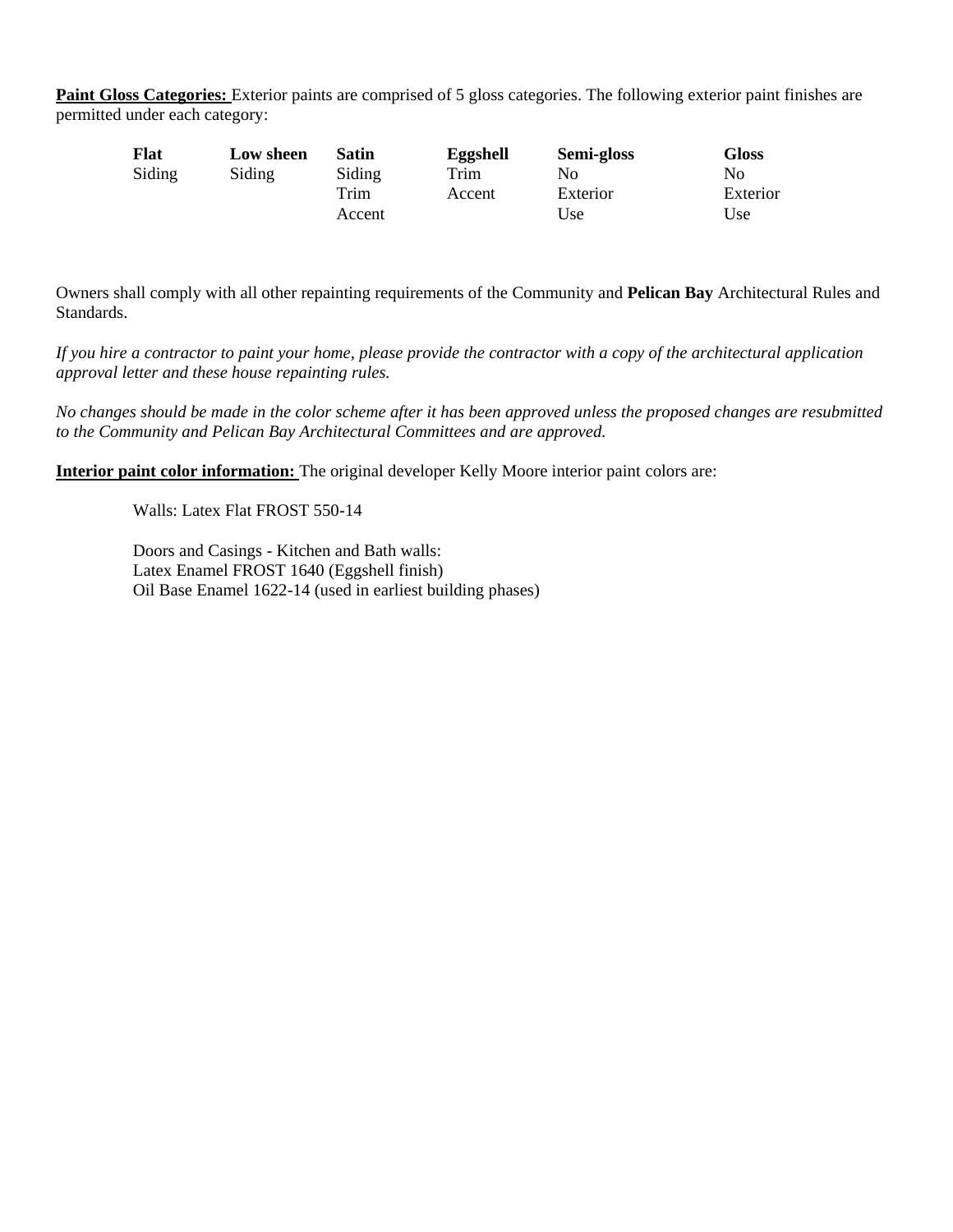# PELICAN BAY HOA *Front Door Colors*

Front doors may be painted either the Fascia/Accent color or any of the following colors:

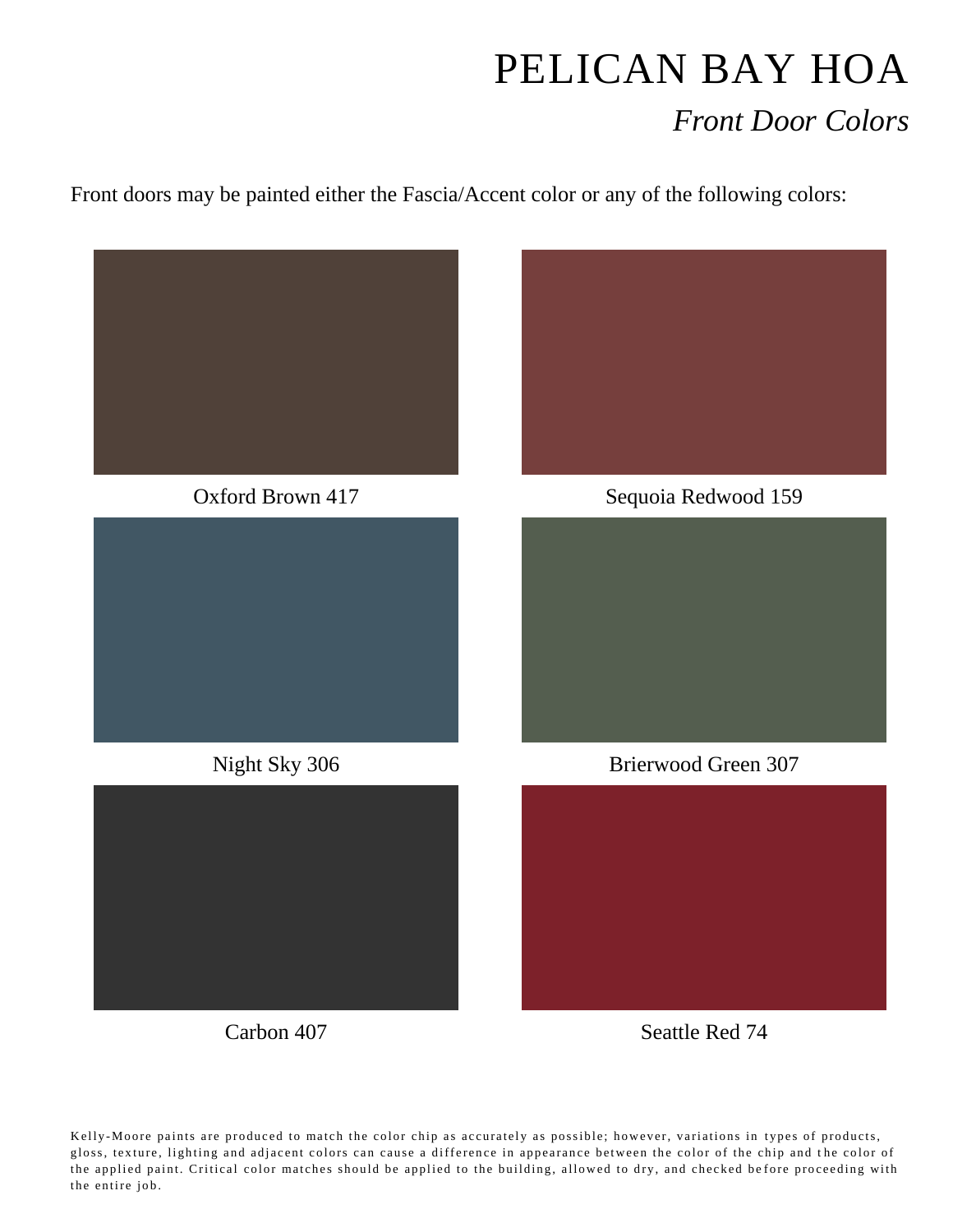### **TRIM COLOR:**

Shadow Cliff KM5789

### **BODY COLOR:**

Lap Dog KM5798

# **ACCENT COLOR:**

Turkish Coffee KM4519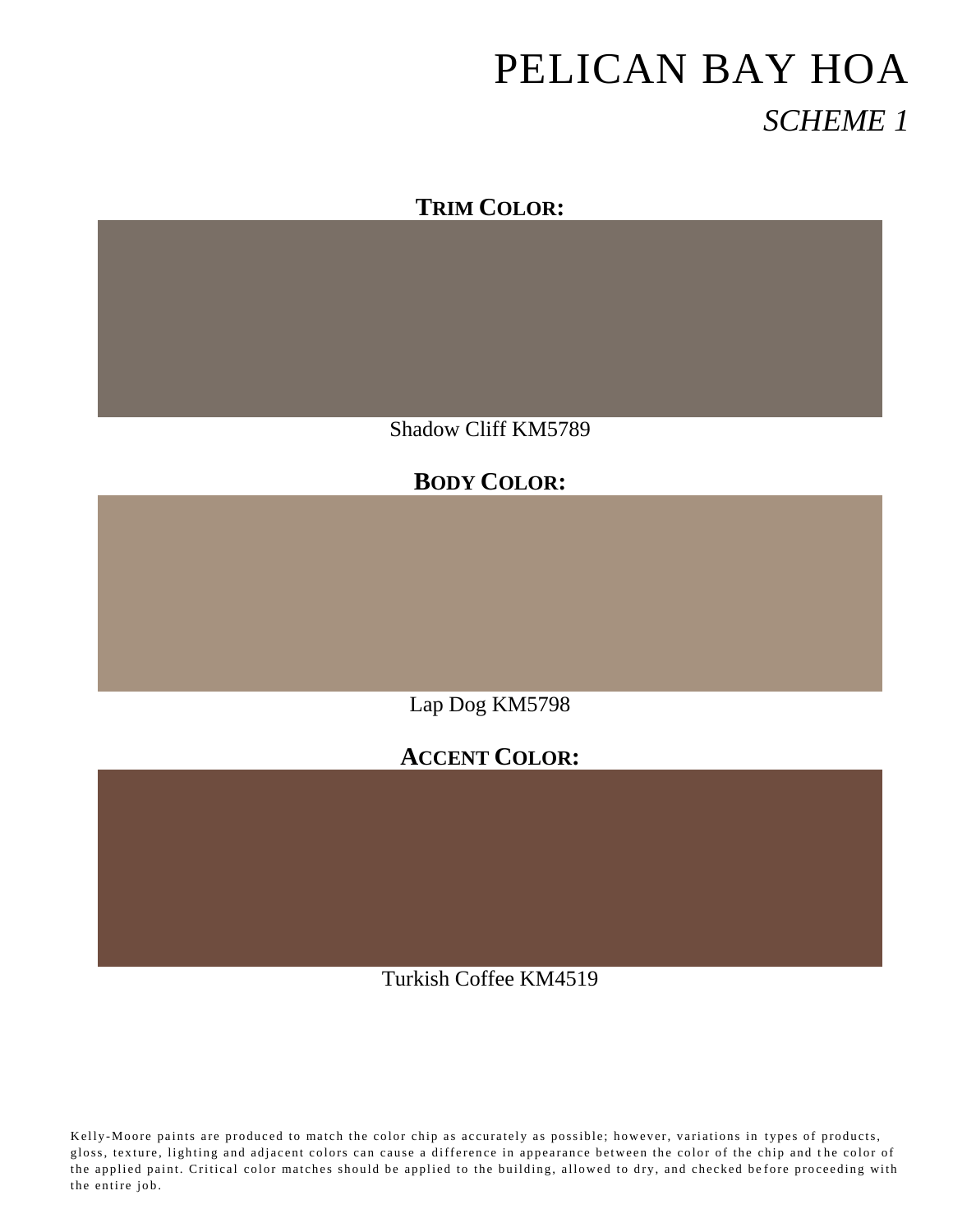#### **TRIM COLOR:**

*Bone 27*

# **BODY COLOR:**

Toscana 232

### **ACCENT COLOR:**

Chilled Wine KM4477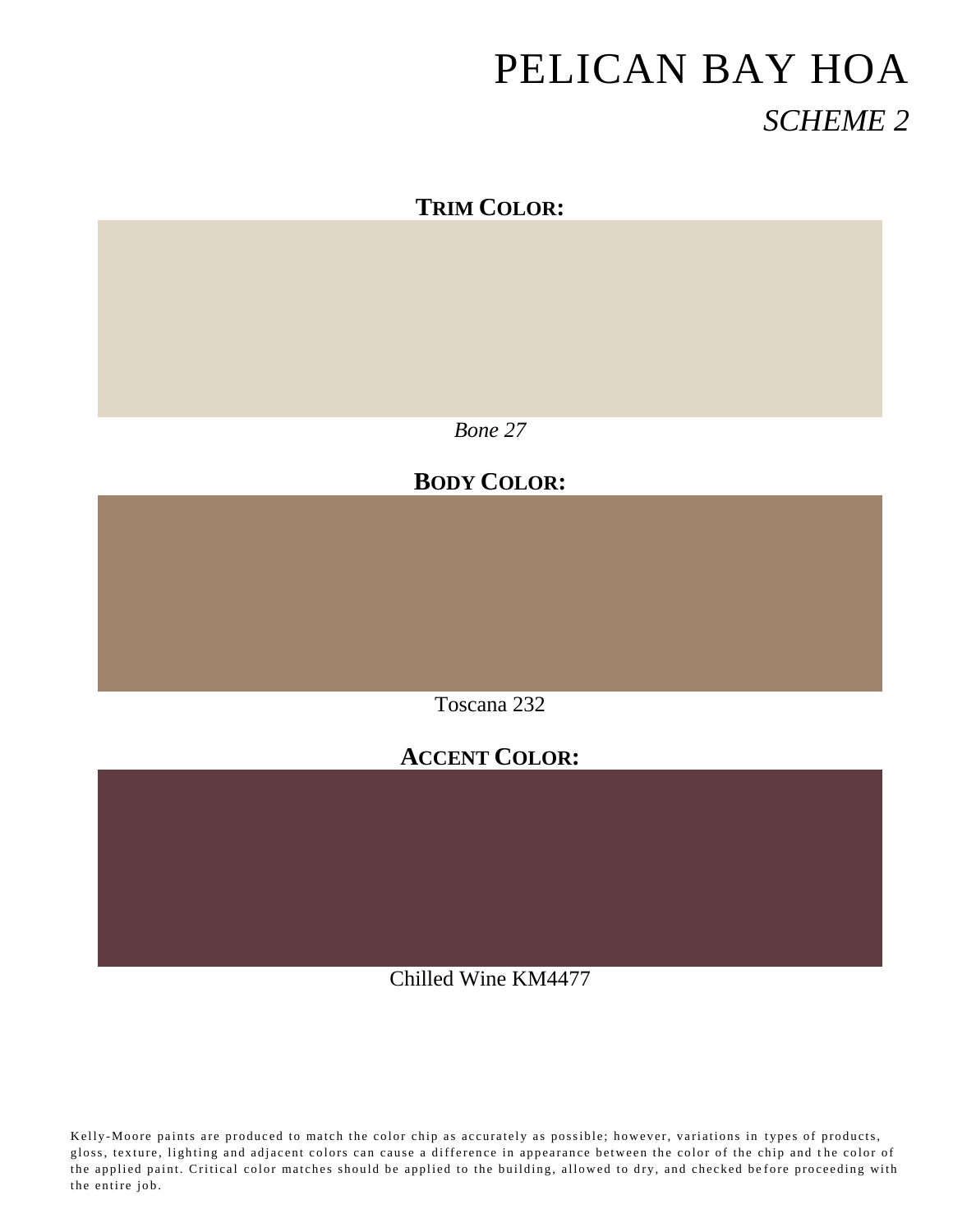### **TRIM COLOR:**

Swiss Coffee 23

# **BODY COLOR:**

Doeskin 202

### **ACCENT COLOR:**

Night Sky 306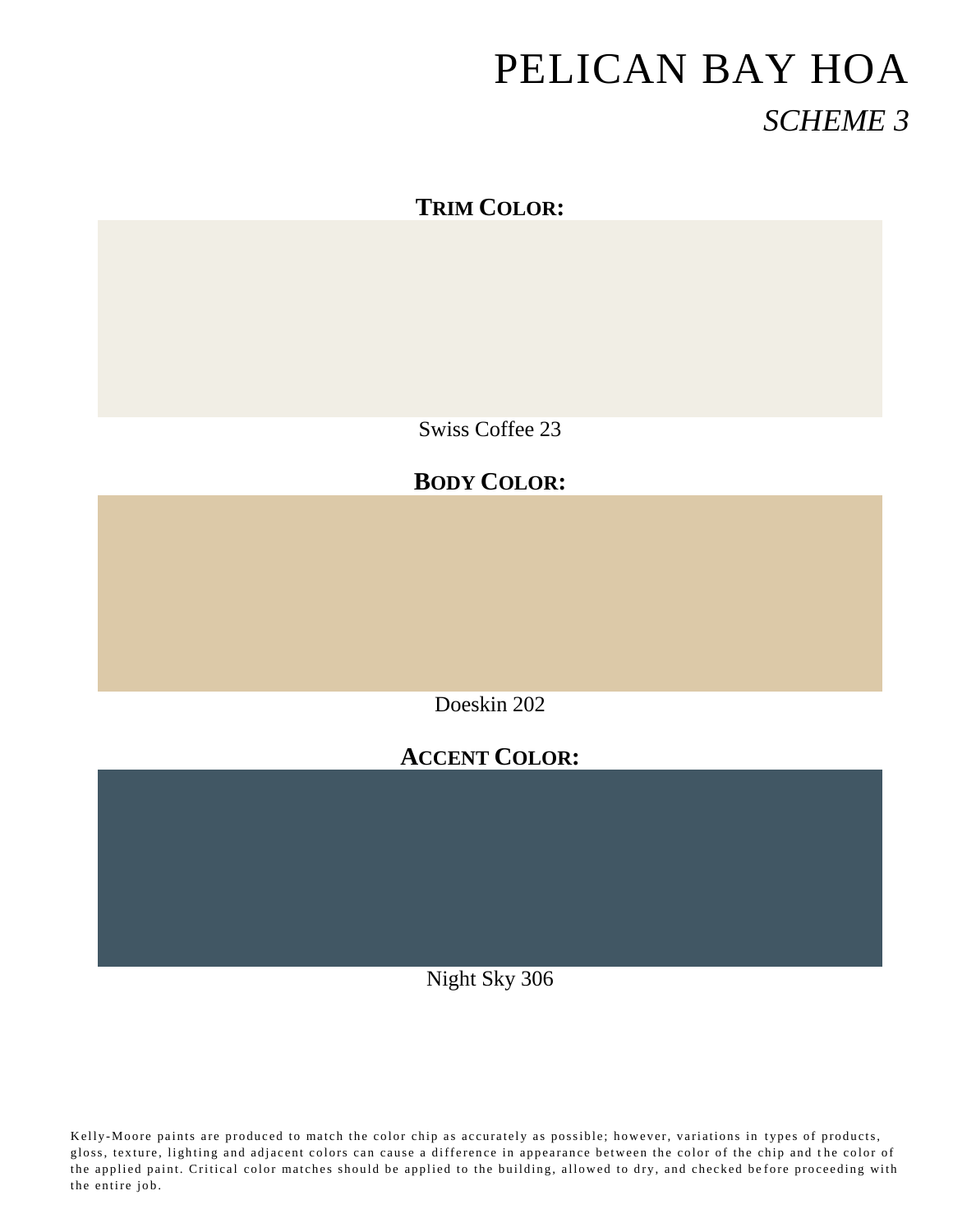

Sand Pebble 171

# **BODY COLOR:**

Navajo White 36

# **ACCENT COLOR:**

Beaver Pelt KM4582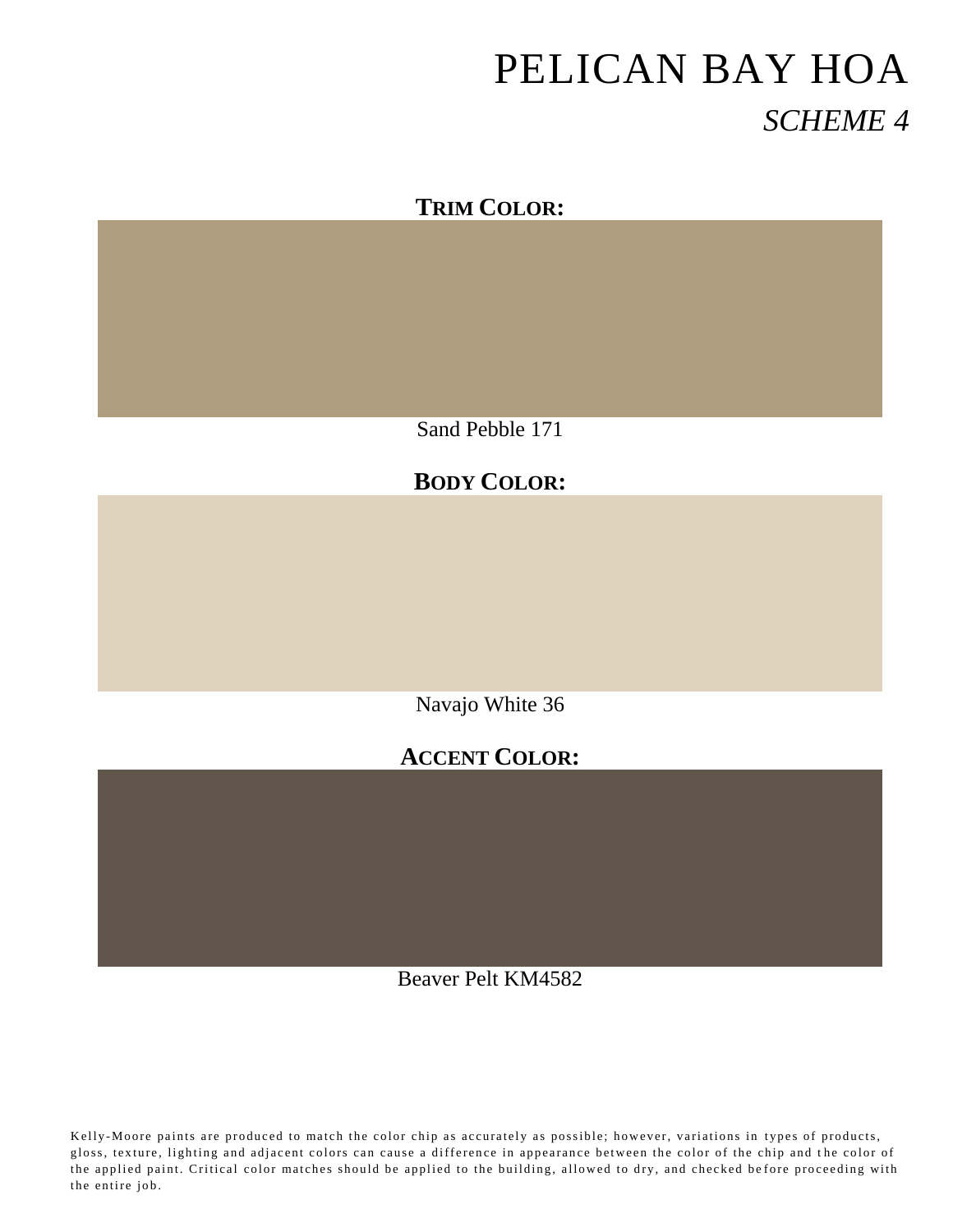### **TRIM COLOR:**

Swiss Coffee 23

# **BODY COLOR:**

Windham Cream HLS4236

#### **ACCENT COLOR:**

Mendocino Hills KM5764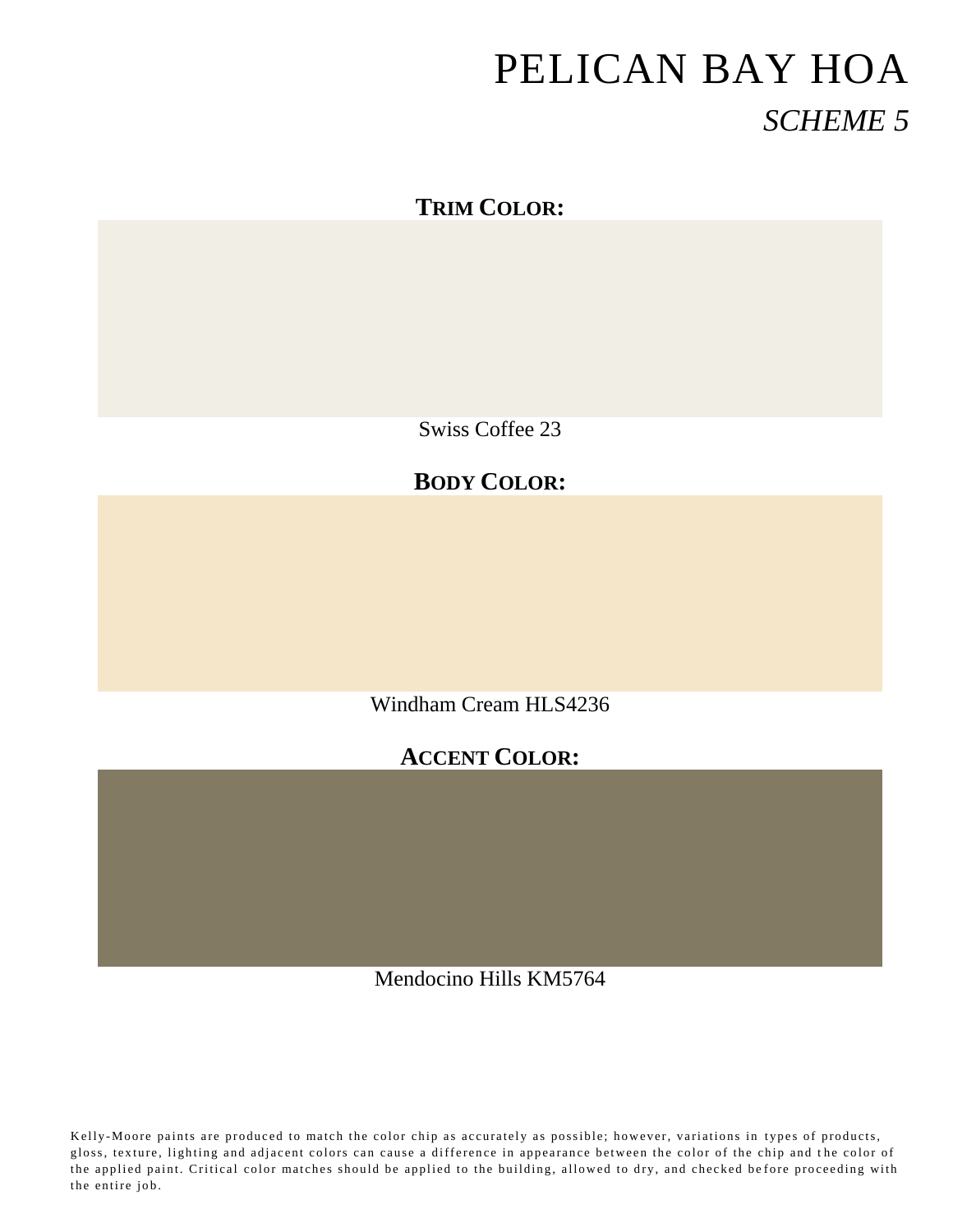

Graystone 230

### **BODY COLOR:**

Cargo 412

# **ACCENT COLOR:**

Oxford Brown 417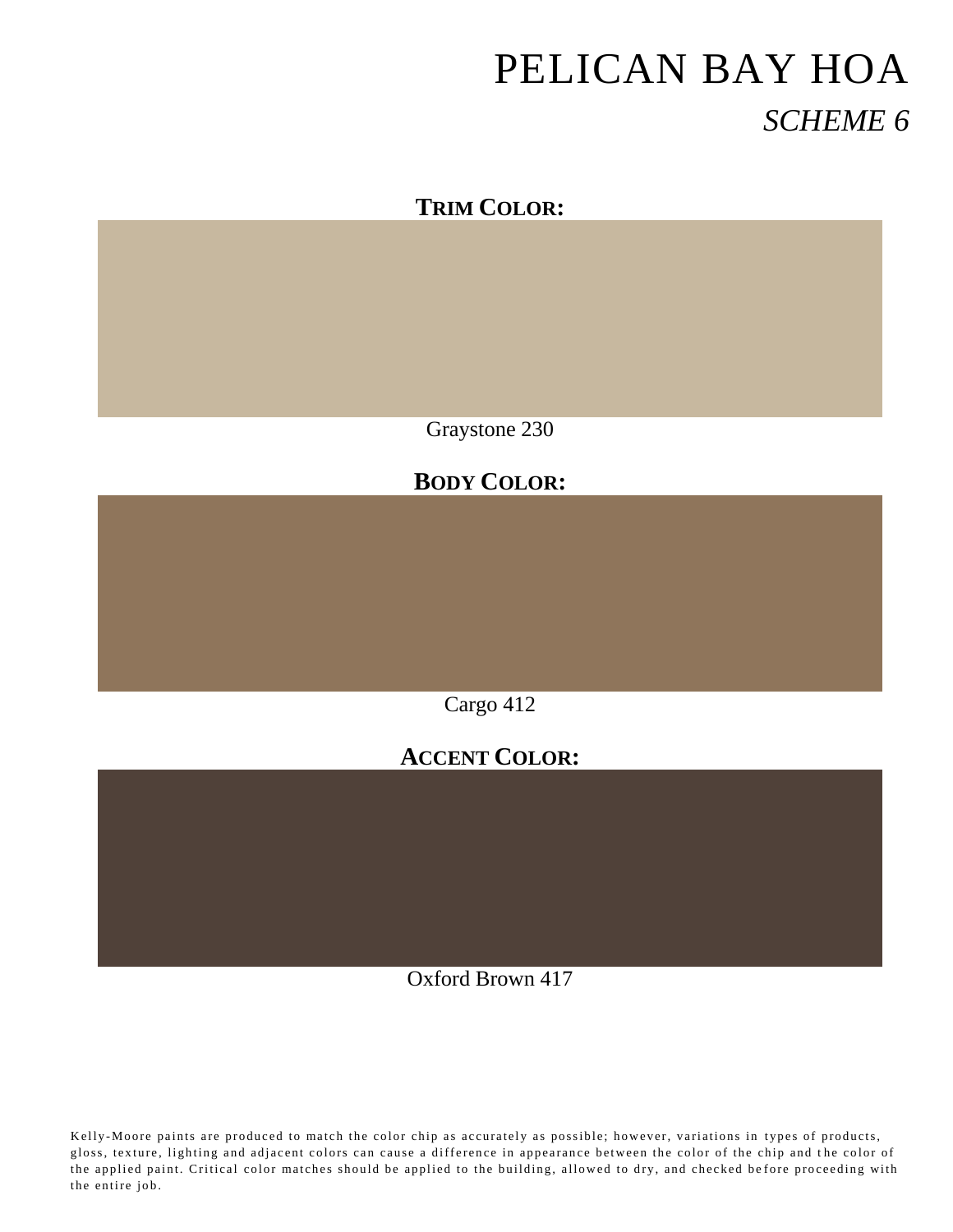### **TRIM COLOR:**

Swiss Coffee 23

### **BODY COLOR:**

Maybeck Muslin HLS4254

# **ACCENT COLOR:**

Tamarind Tart KM5699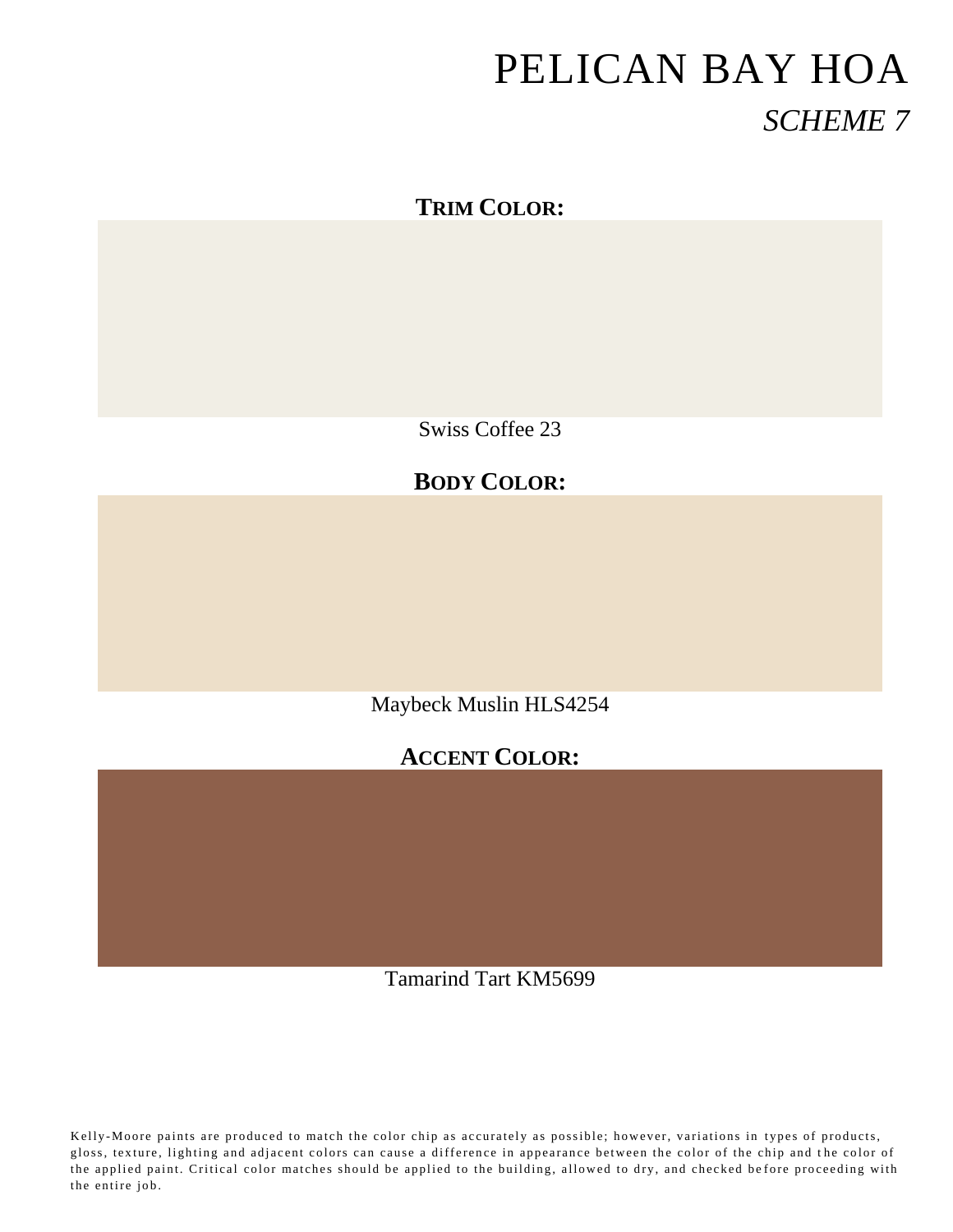### **TRIM COLOR:**

Swiss Coffee 23

### **BODY COLOR:**

Graystone 230

# **ACCENT COLOR:**

Brickhouse KM4421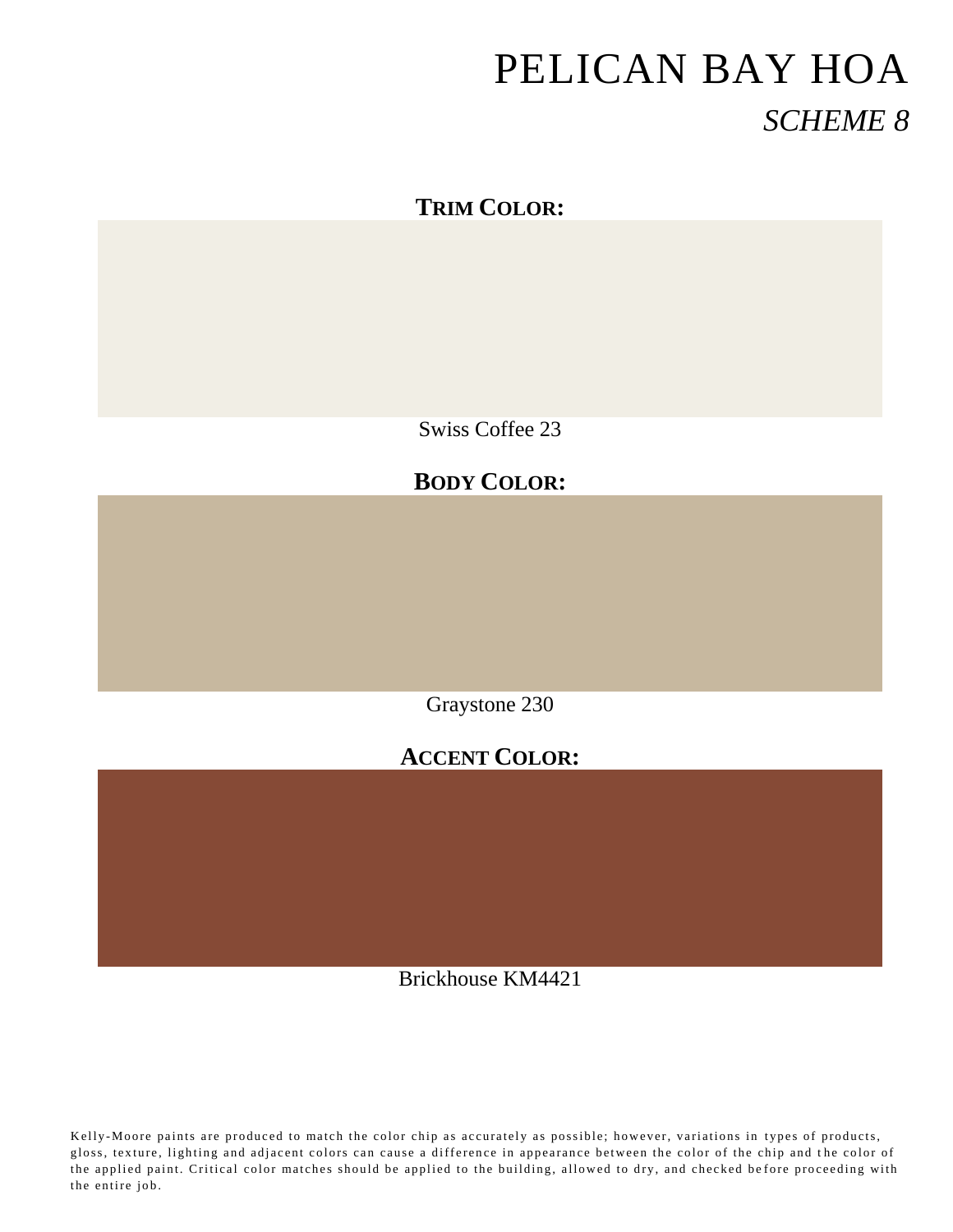#### **TRIM COLOR:**

Malibu Beige 216

#### **BODY COLOR:**

Sausalito Ridge KM5800

### **ACCENT COLOR:**

Brierwood Green 307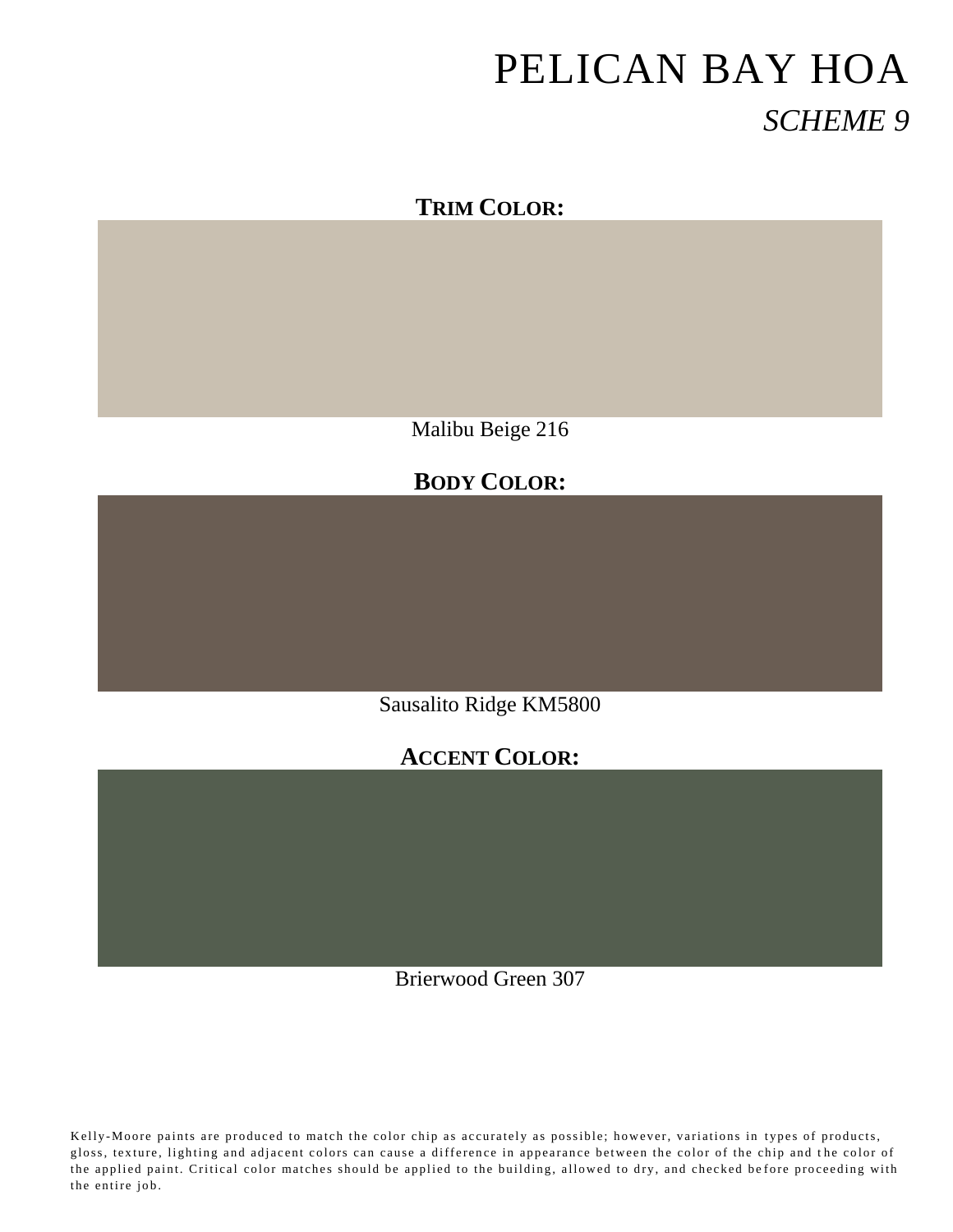### **TRIM COLOR:**

Navajo White 36

### **BODY COLOR:**

Sand Pebble 171

### **ACCENT COLOR:**

Night Sky 306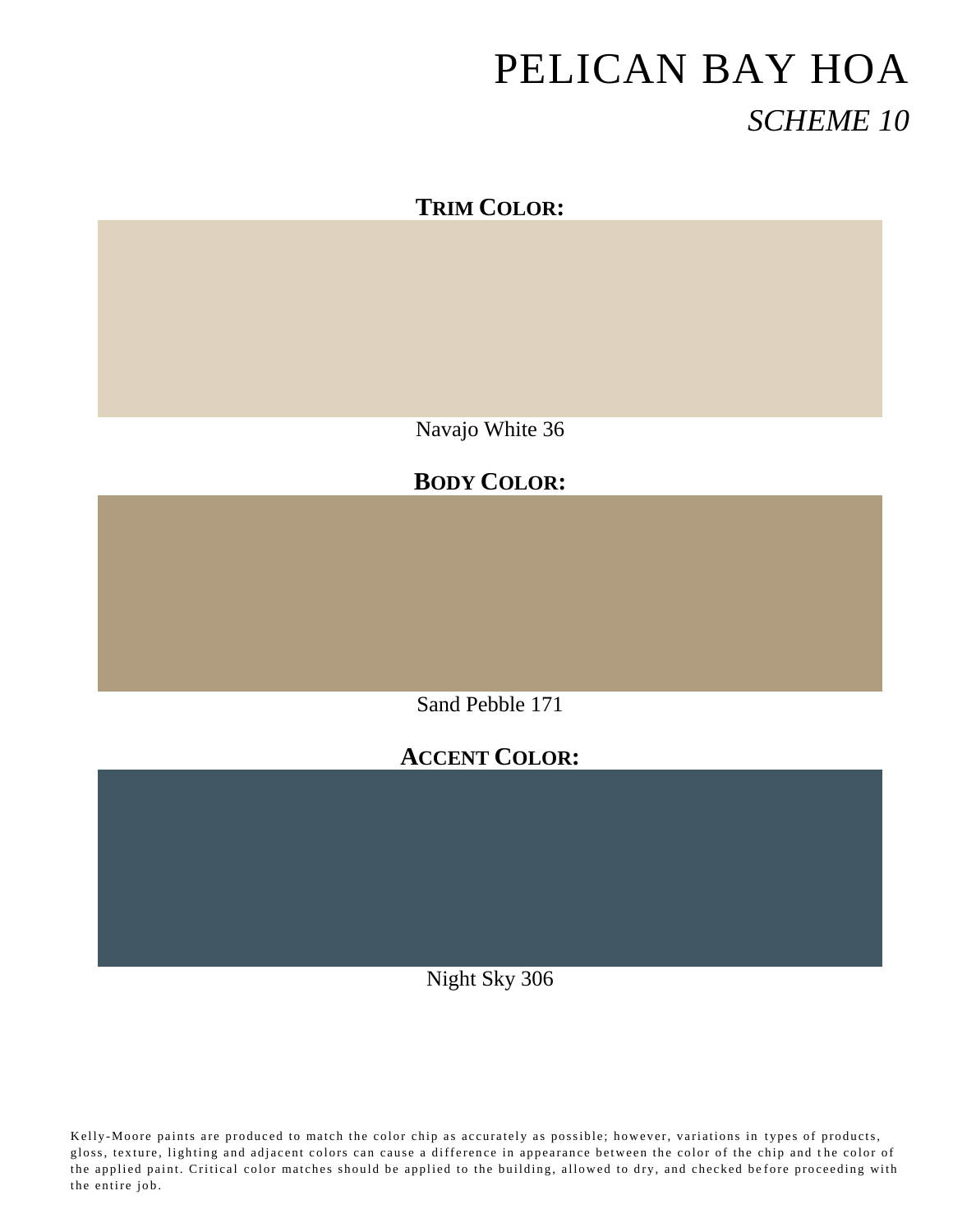#### **TRIM COLOR:**

Owl Manner Malt HLS4258

#### **BODY COLOR:**

Hammered Pewter HLS4263

#### **ACCENT COLOR:**

Red Hot Jazz HLS4268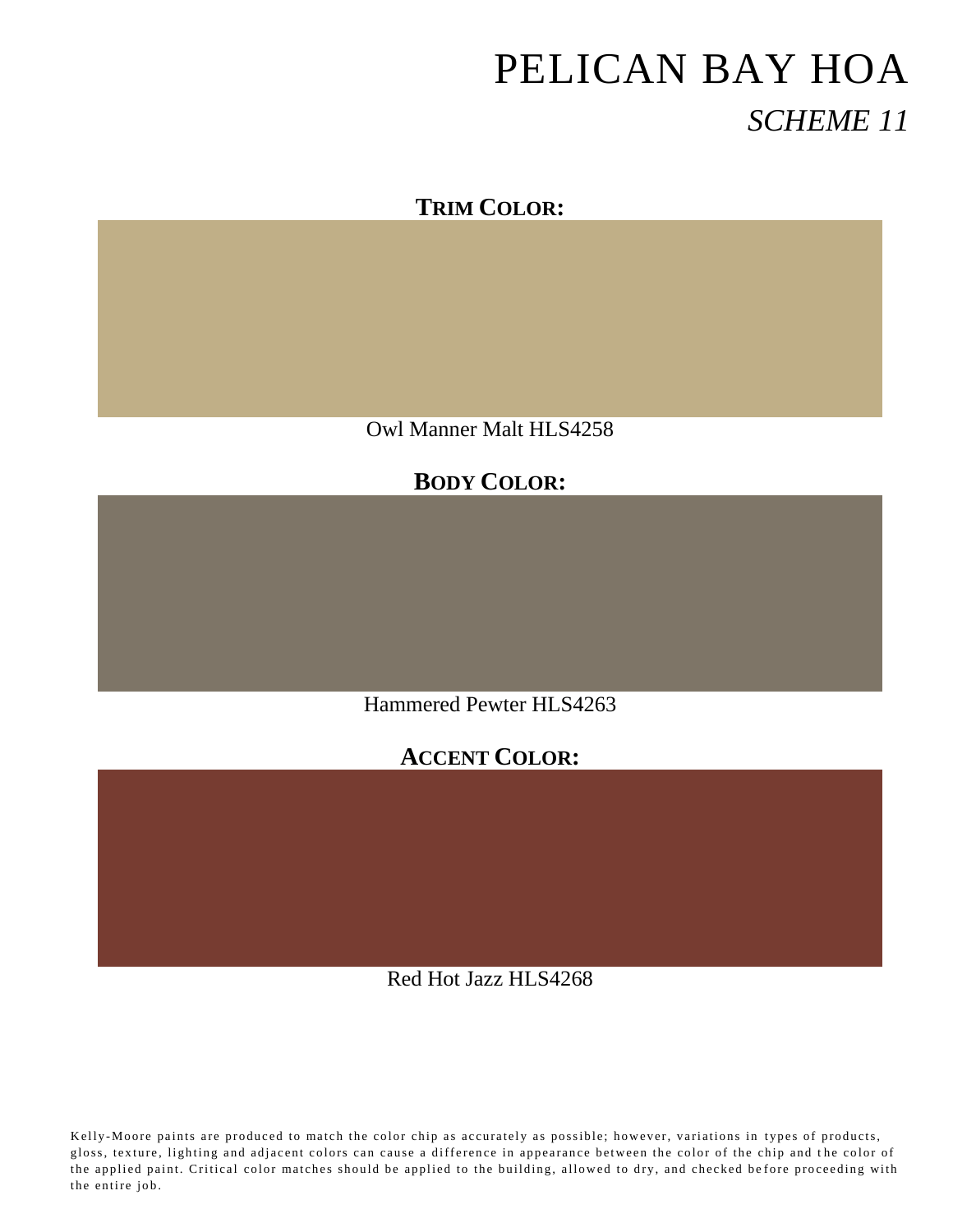#### **TRIM COLOR:**

Wise Owl 42

# **BODY COLOR:**

Stonegate 304

### **ACCENT COLOR:**

Shadow Cliff KM5789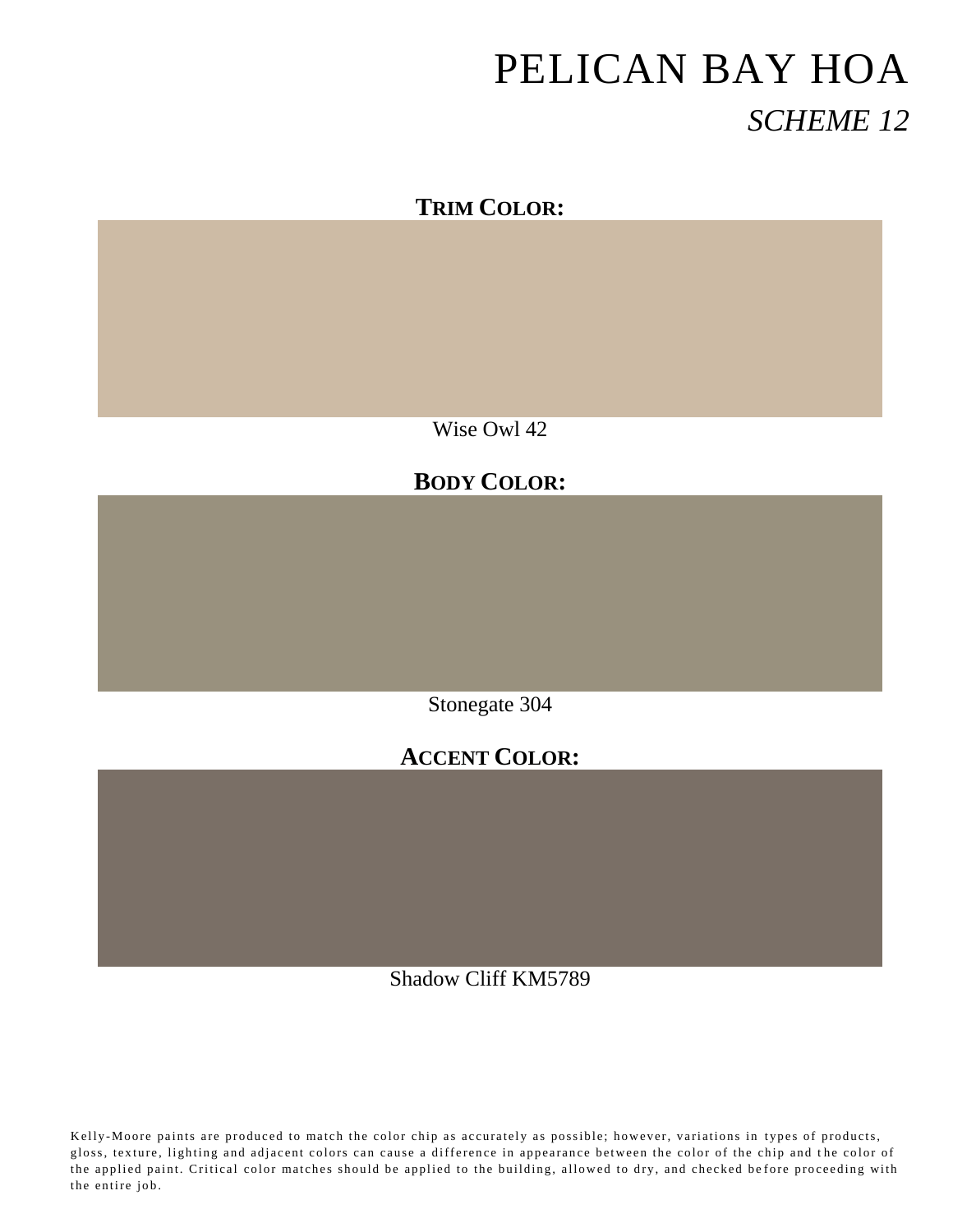### **TRIM COLOR:**

Frost 14

# **BODY COLOR:**

Apple Hill KM5771

# **ACCENT COLOR:**

Sequoia Redwood 159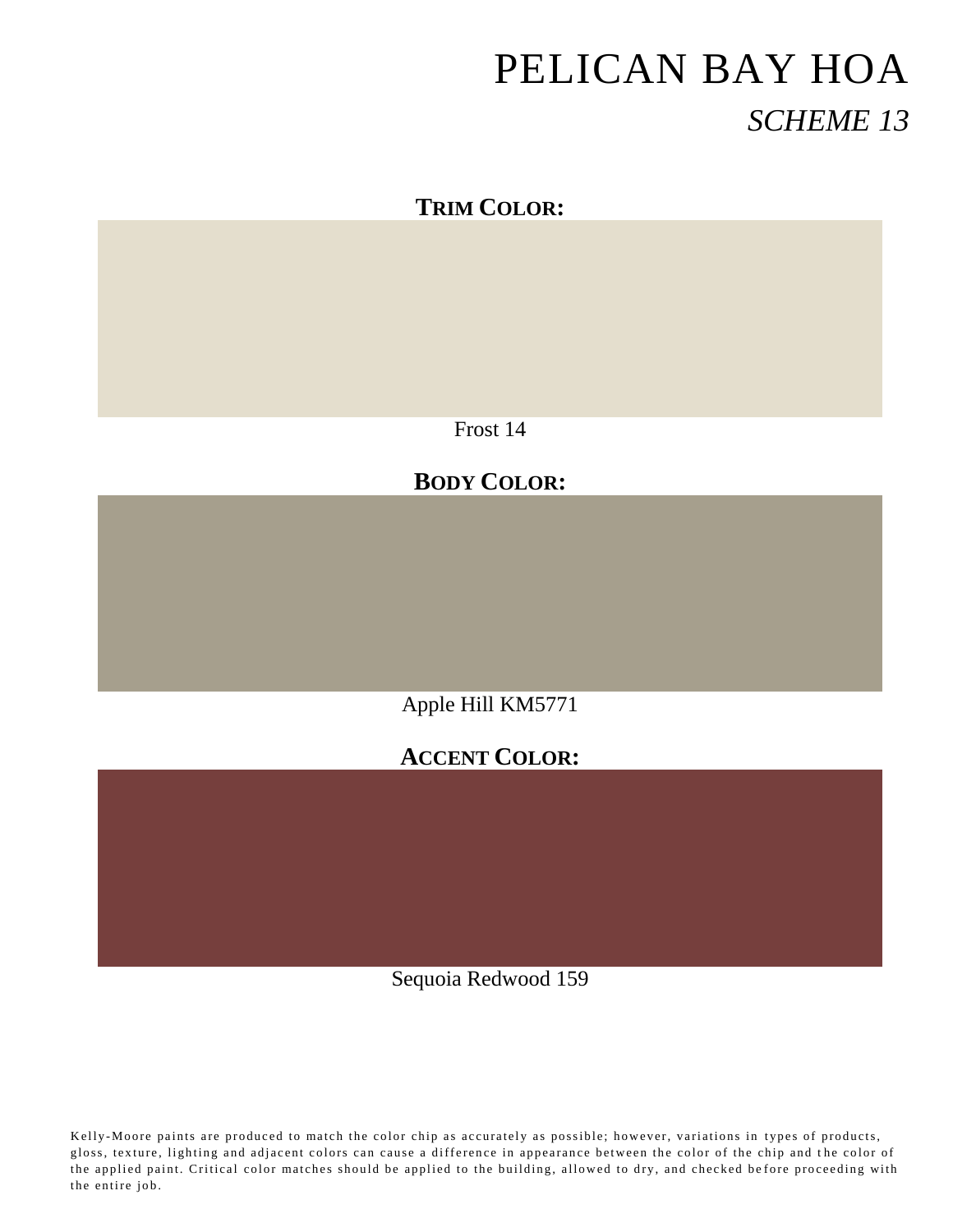### **TRIM COLOR:**

Bone 27

# **BODY COLOR:**

Tranquil Taupe KM5788

# **ACCENT COLOR:**

Beaver Pelt KM4582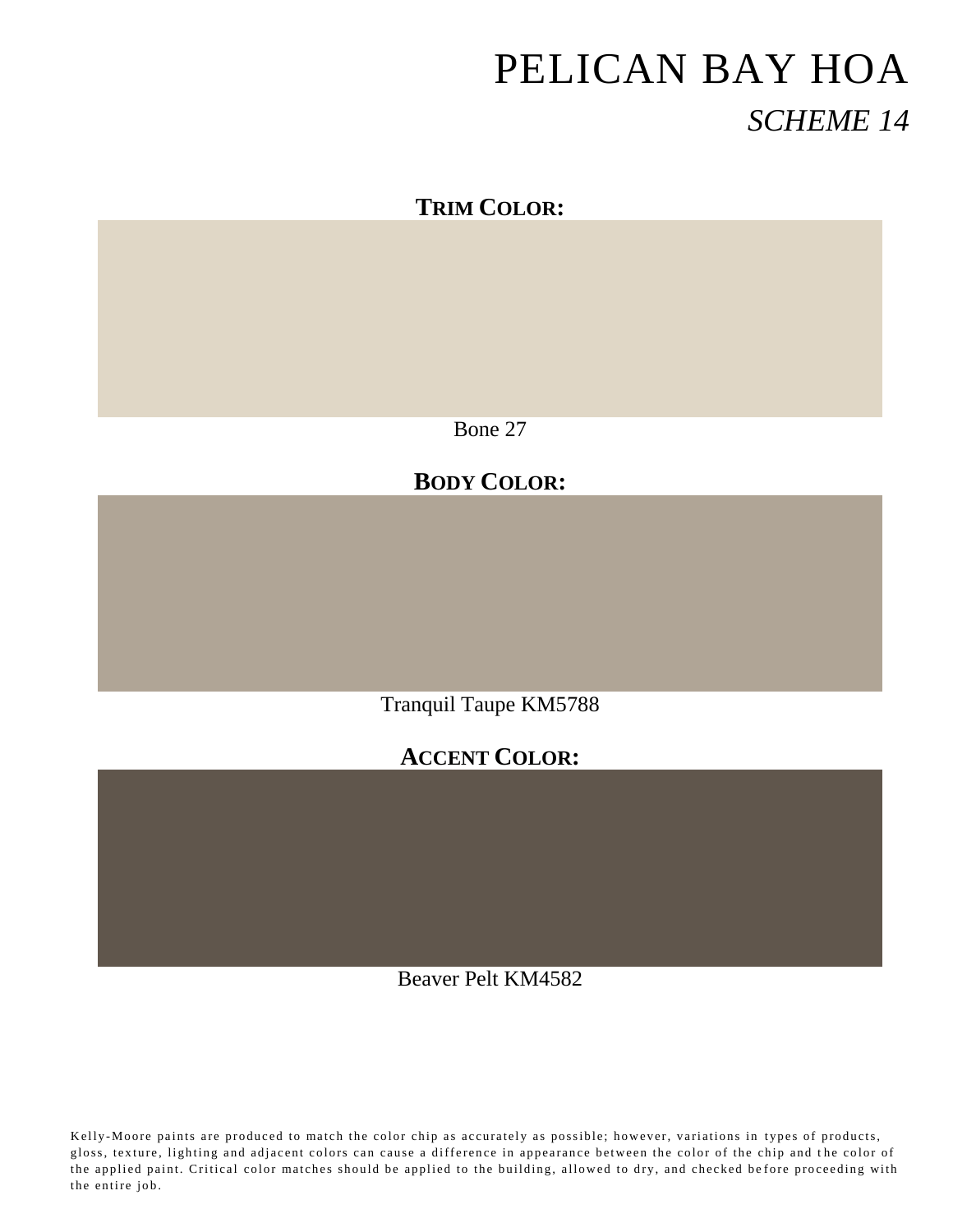# **TRIM COLOR:**

Frost 14

# **BODY COLOR:**

Daddy-O HLS4260

# **ACCENT COLOR:**

Shadow Cliff KM5789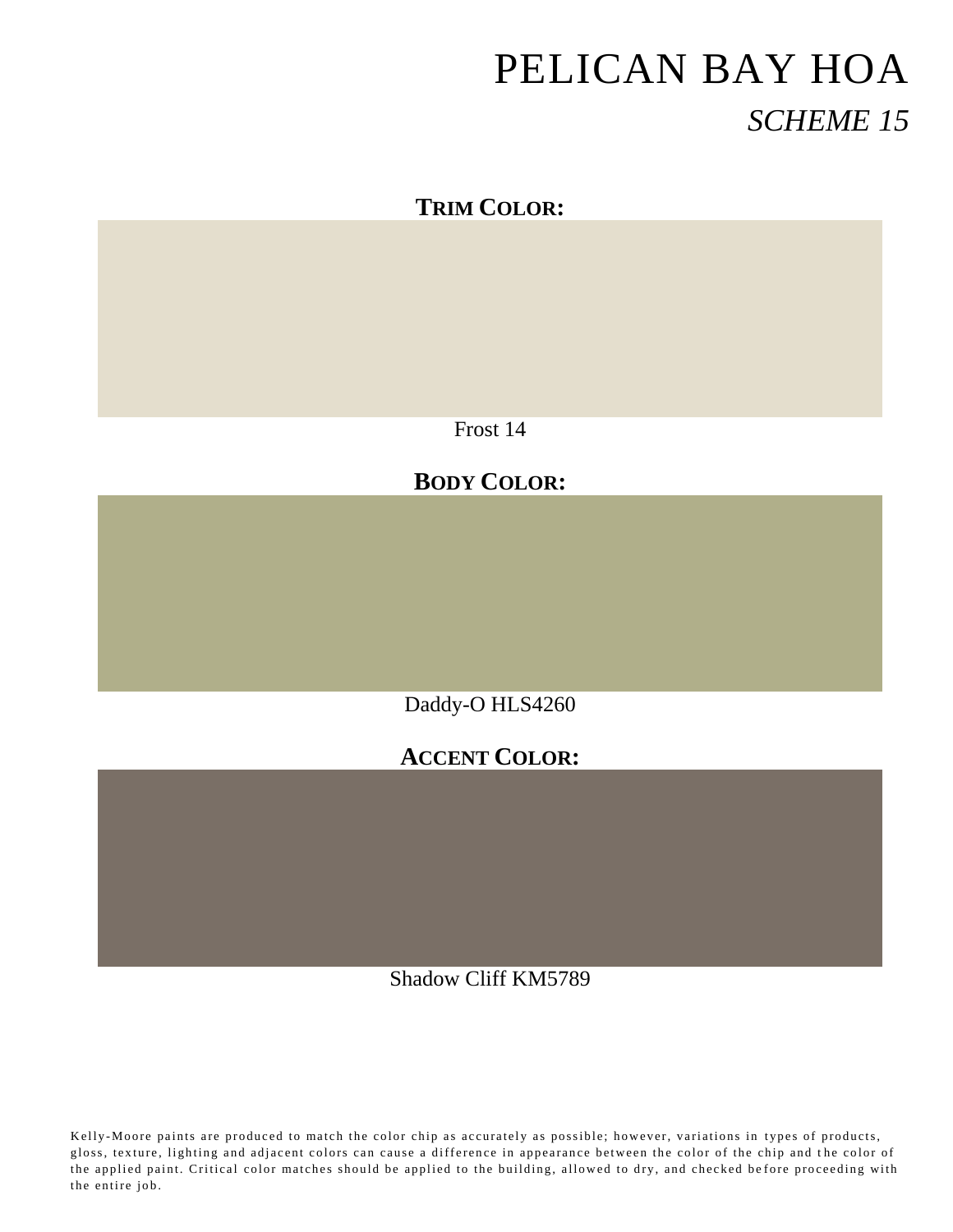#### **TRIM COLOR:**

Apple Hill KM5771

### **BODY COLOR:**

Bone 27

# **ACCENT COLOR:**

Palm Lane KM5772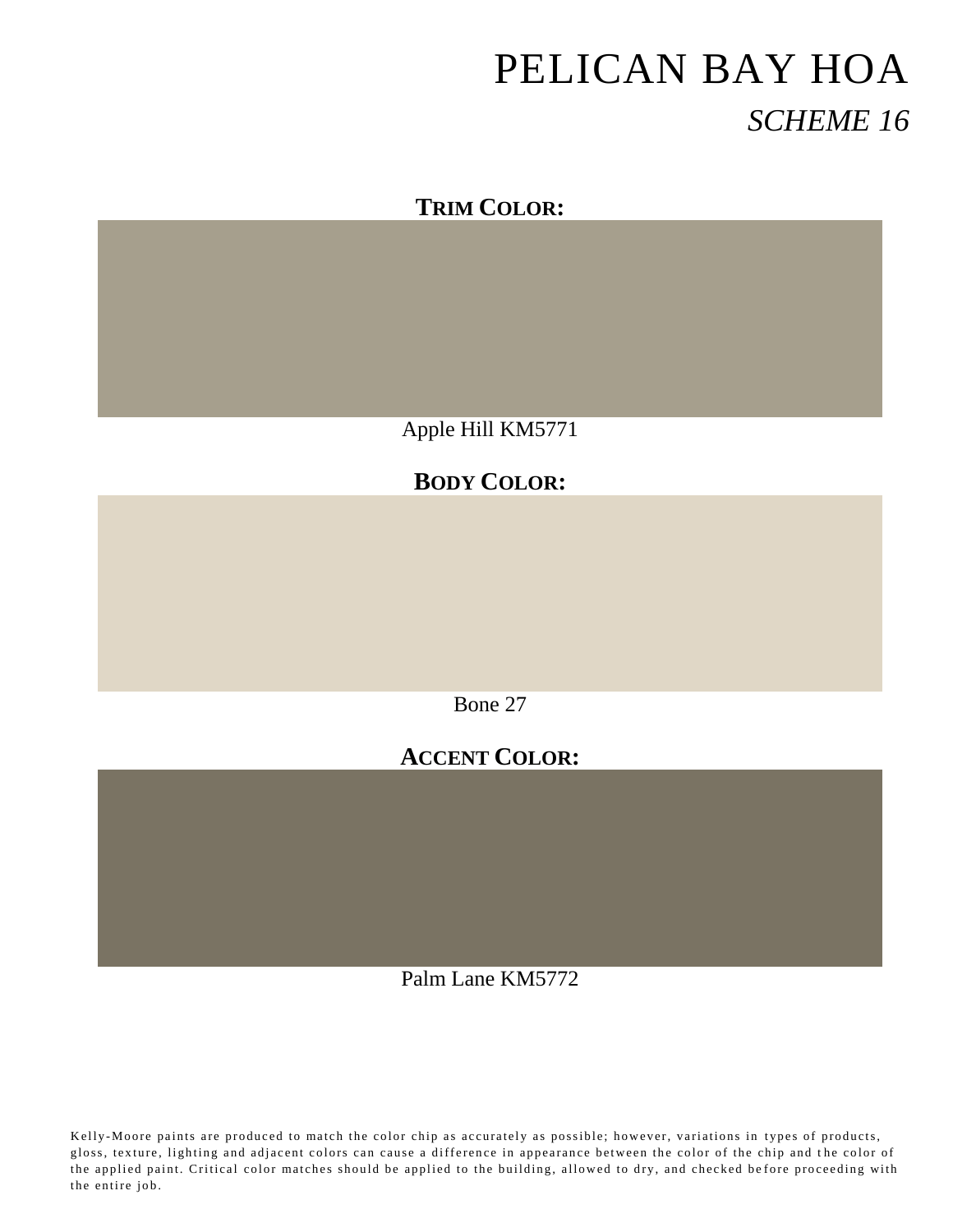### **TRIM COLOR:**

Ironwood 305

### **BODY COLOR:**

Shadow Cliff KM5789

### **ACCENT COLOR:**

Turkish Coffee KM4519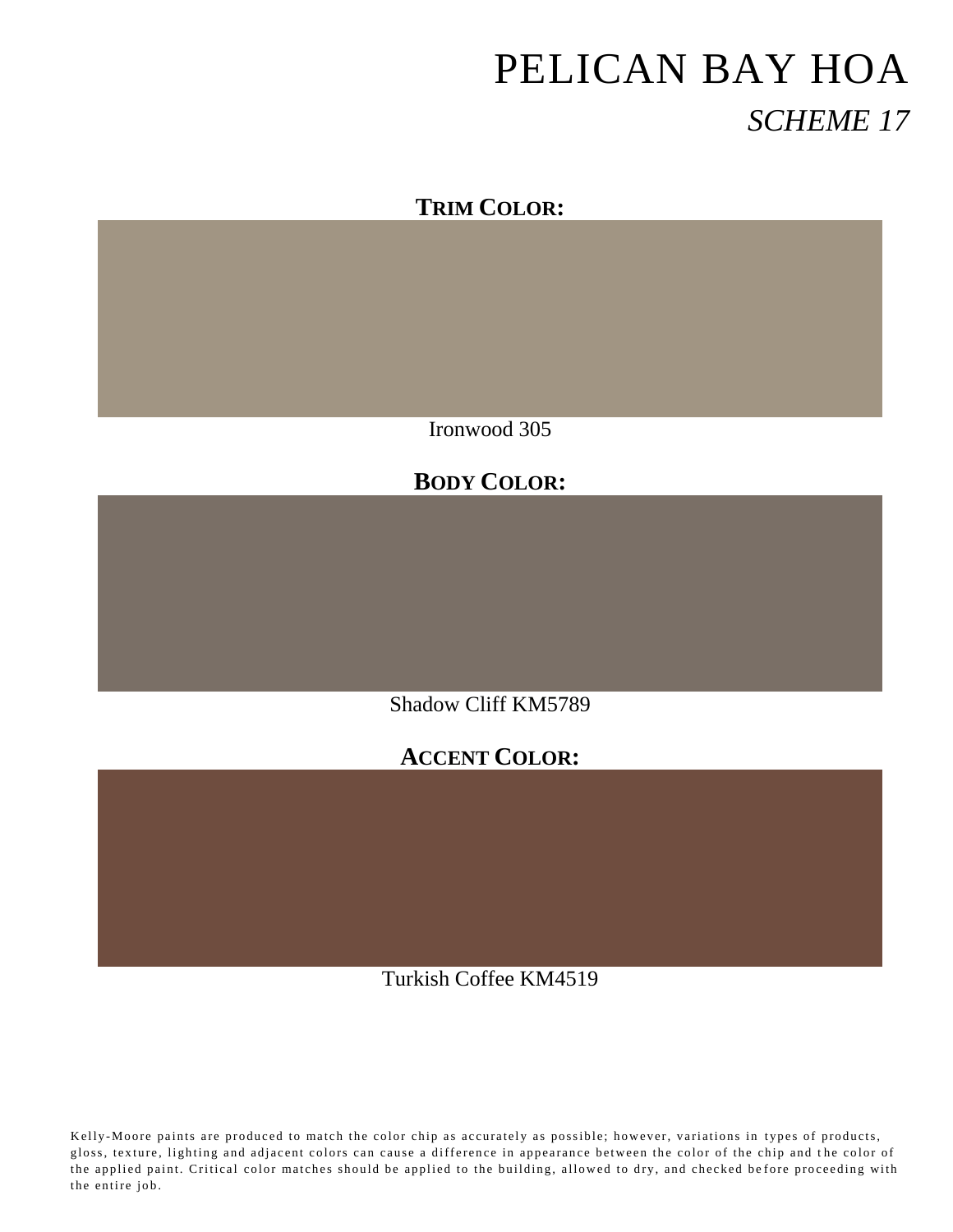### **TRIM COLOR:**

Swiss Coffee 23

# **BODY COLOR:**

Malibu Beige 216

#### **ACCENT COLOR:**

Brickhouse KM4421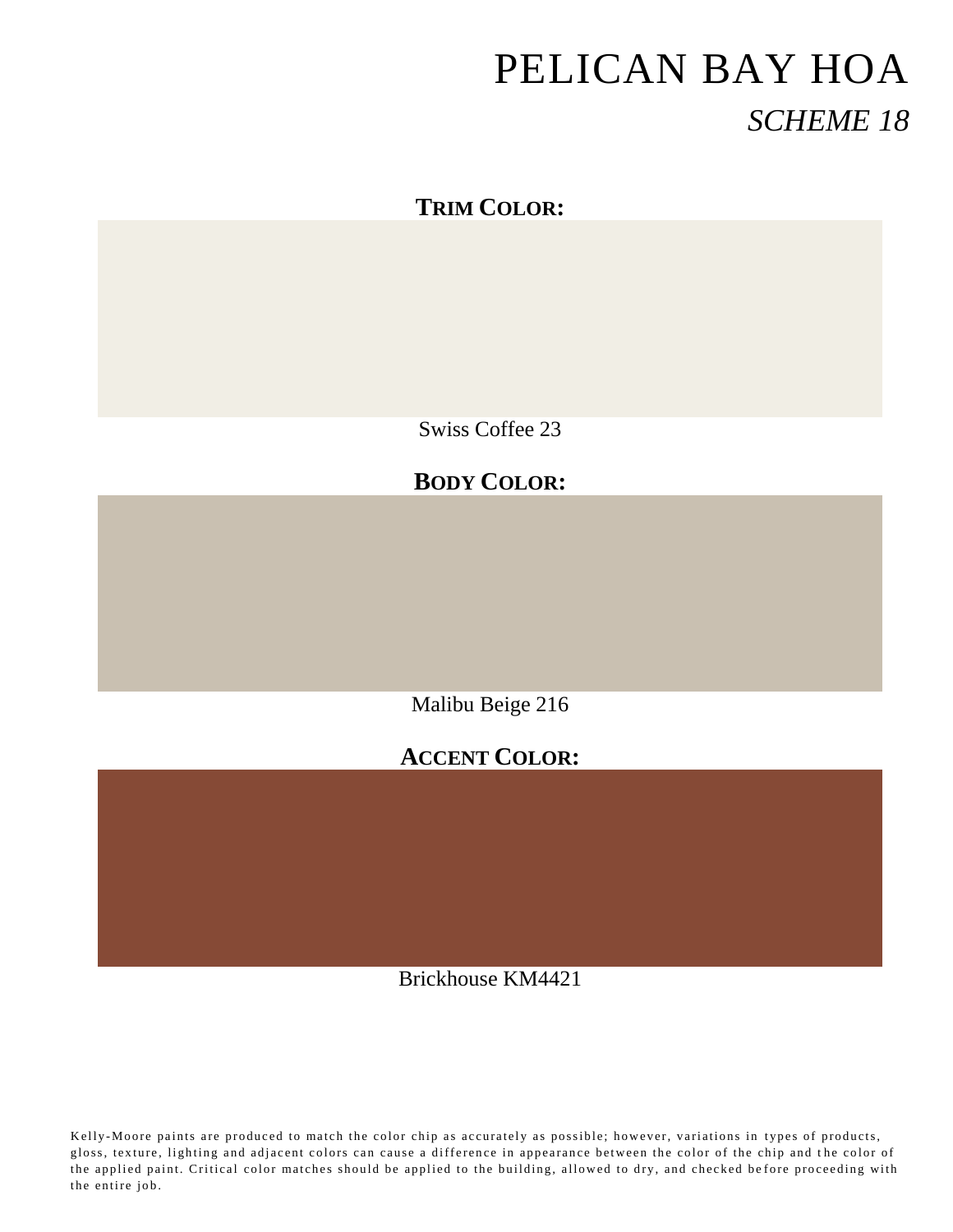### **TRIM COLOR:**

Tranquil Taupe KM5788

### **BODY COLOR:**

Pebble Beach KM5817

#### **ACCENT COLOR:**

Starlit Eve KMA84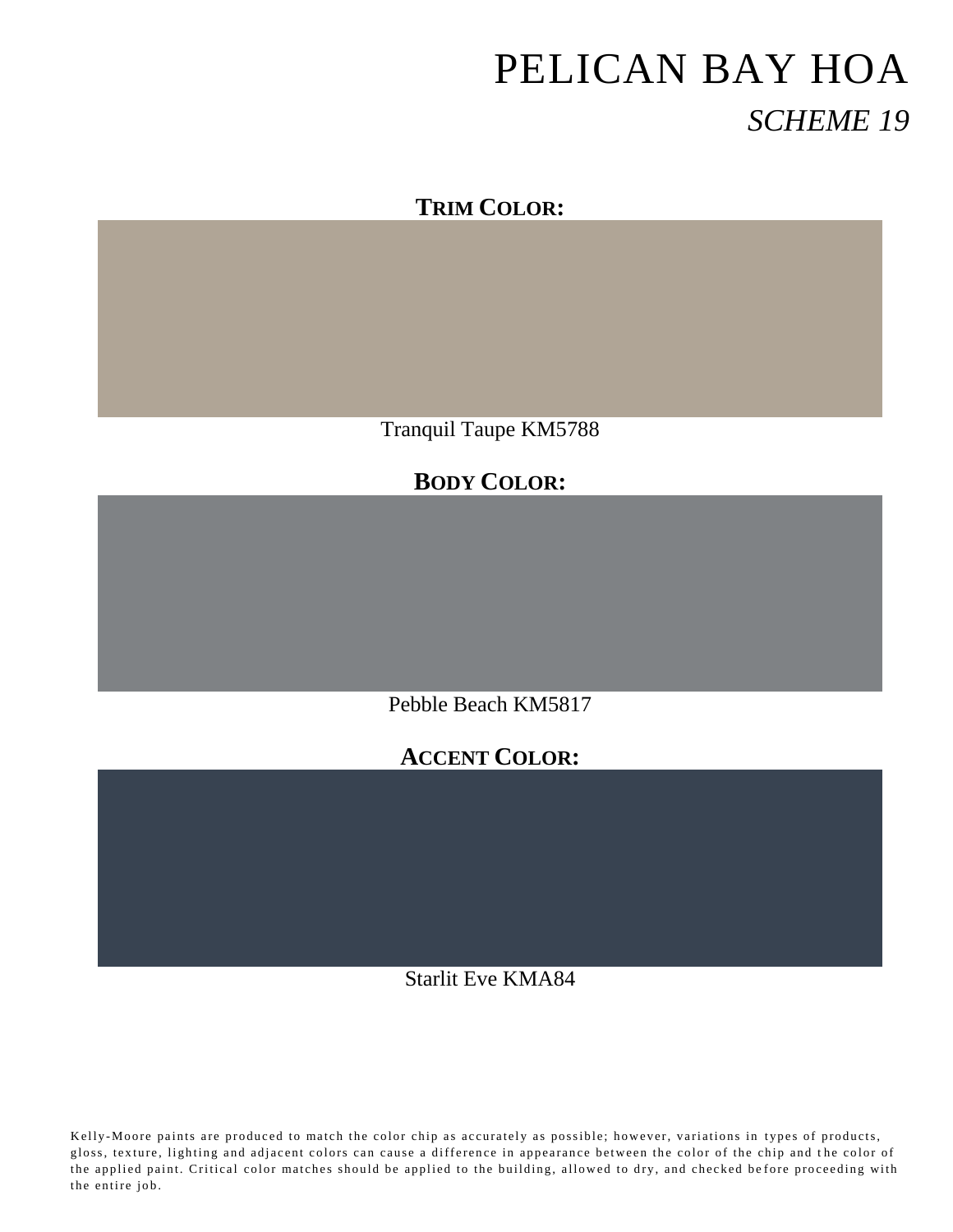#### **TRIM COLOR:**

Malibu Beige 216

#### **BODY COLOR:**

Ironwood 305

#### **ACCENT COLOR:**

Volcanic Rock KM5826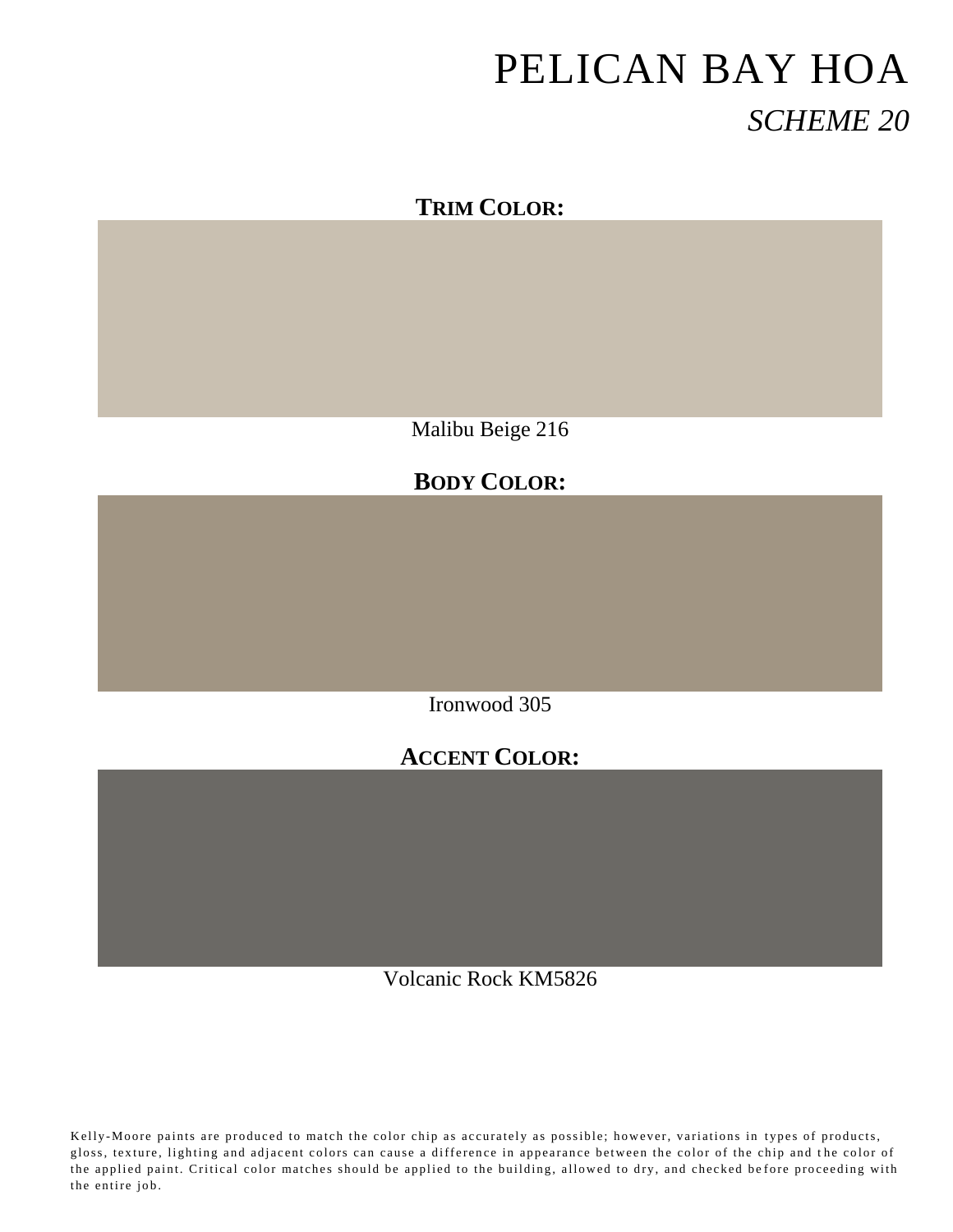### **TRIM COLOR:**

Bone 27

# **BODY COLOR:**

Plymouth Gray 178

# **ACCENT COLOR:**

Sausalito Ridge KM5800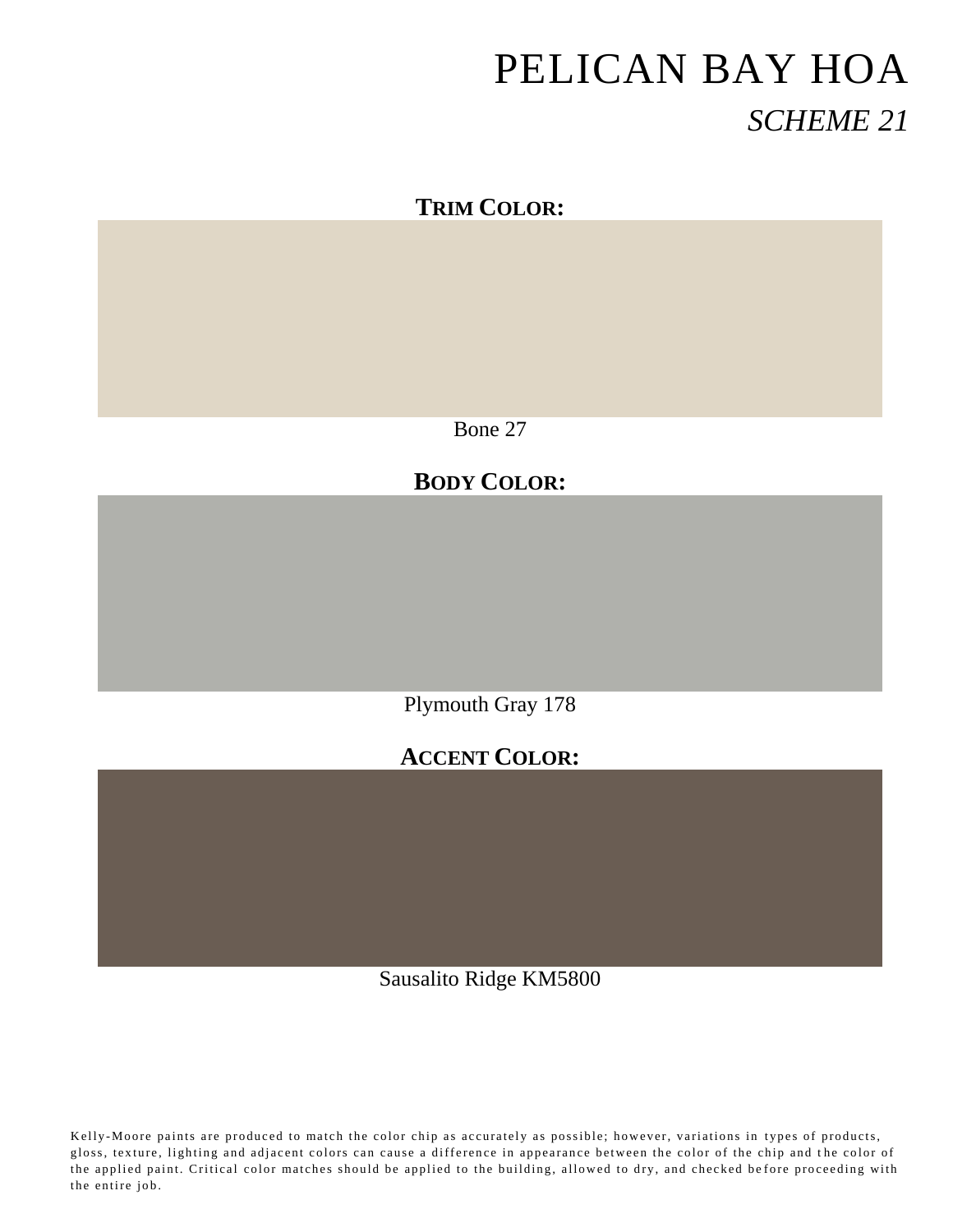#### **TRIM COLOR:**

Gray Spell KM4899

#### **BODY COLOR:**

Winter's Park KM5824

#### **ACCENT COLOR:**

Carbon 407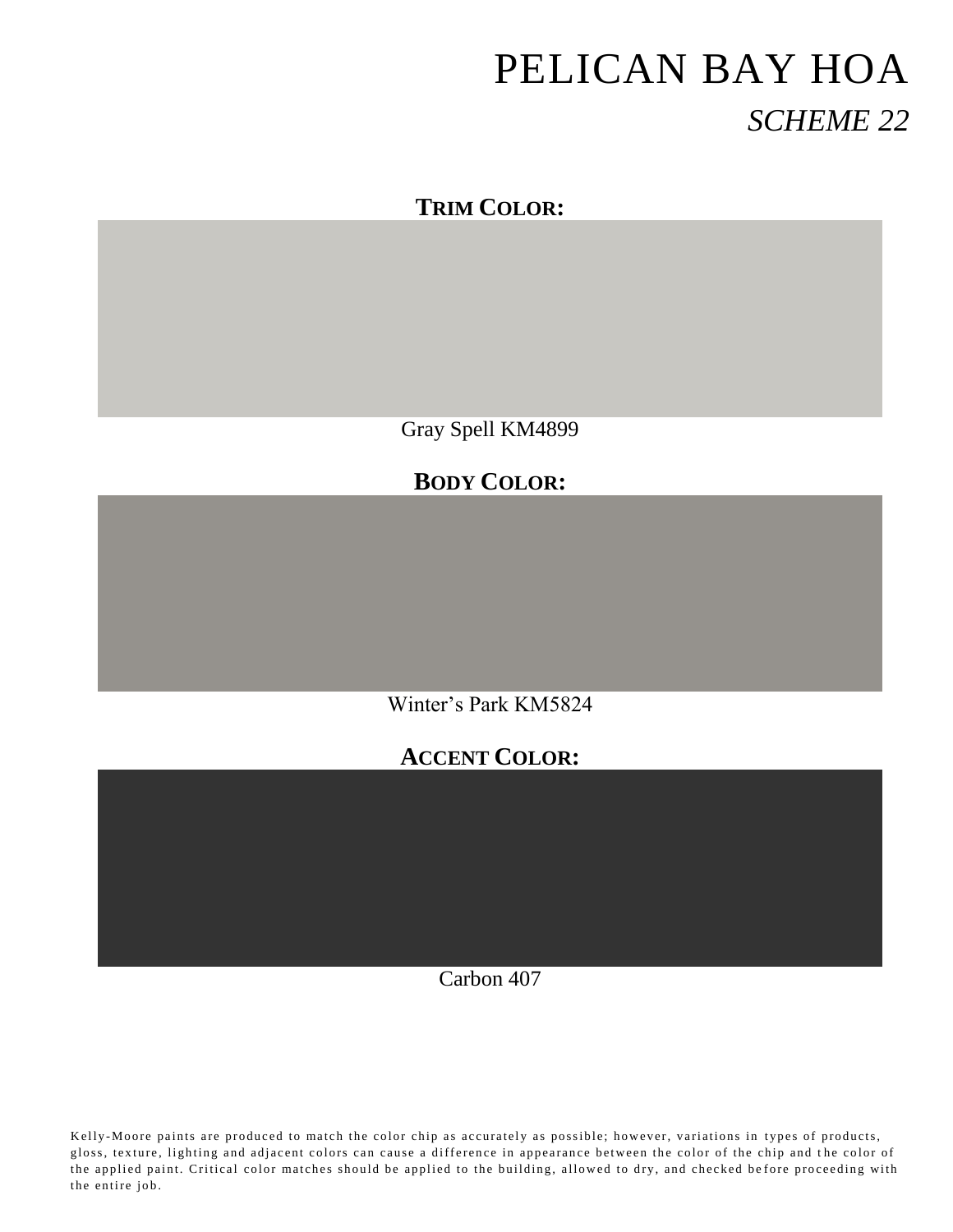#### **TRIM COLOR:**

Navajo White 36

#### **BODY COLOR:**

Sugar Pine KM5747

#### **ACCENT COLOR:**

Beaver Pelt KM4582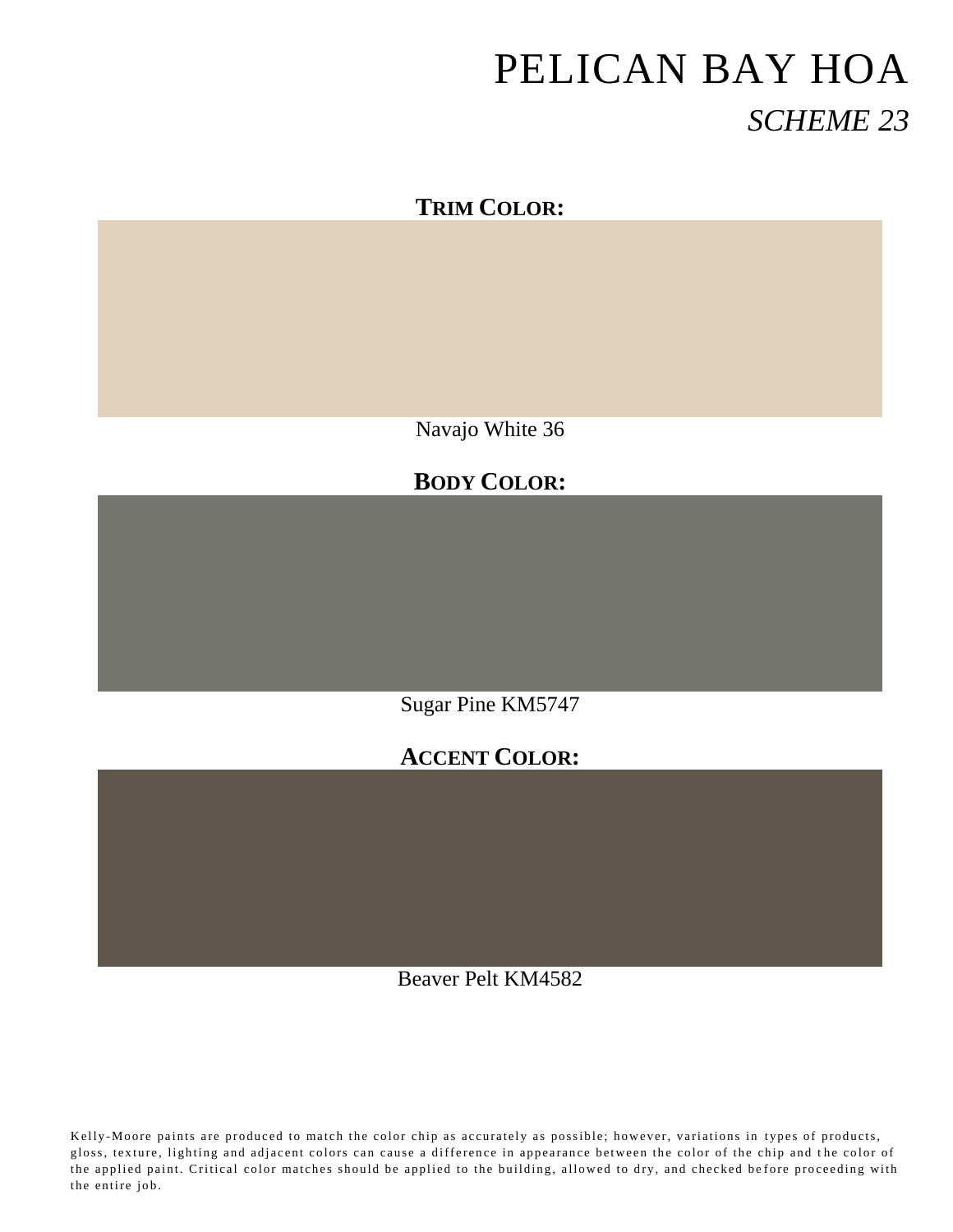### **TRIM COLOR:**

Swiss Coffee 23

# **BODY COLOR:**

Kettleman KM5818

### **ACCENT COLOR:**

Night Sky 306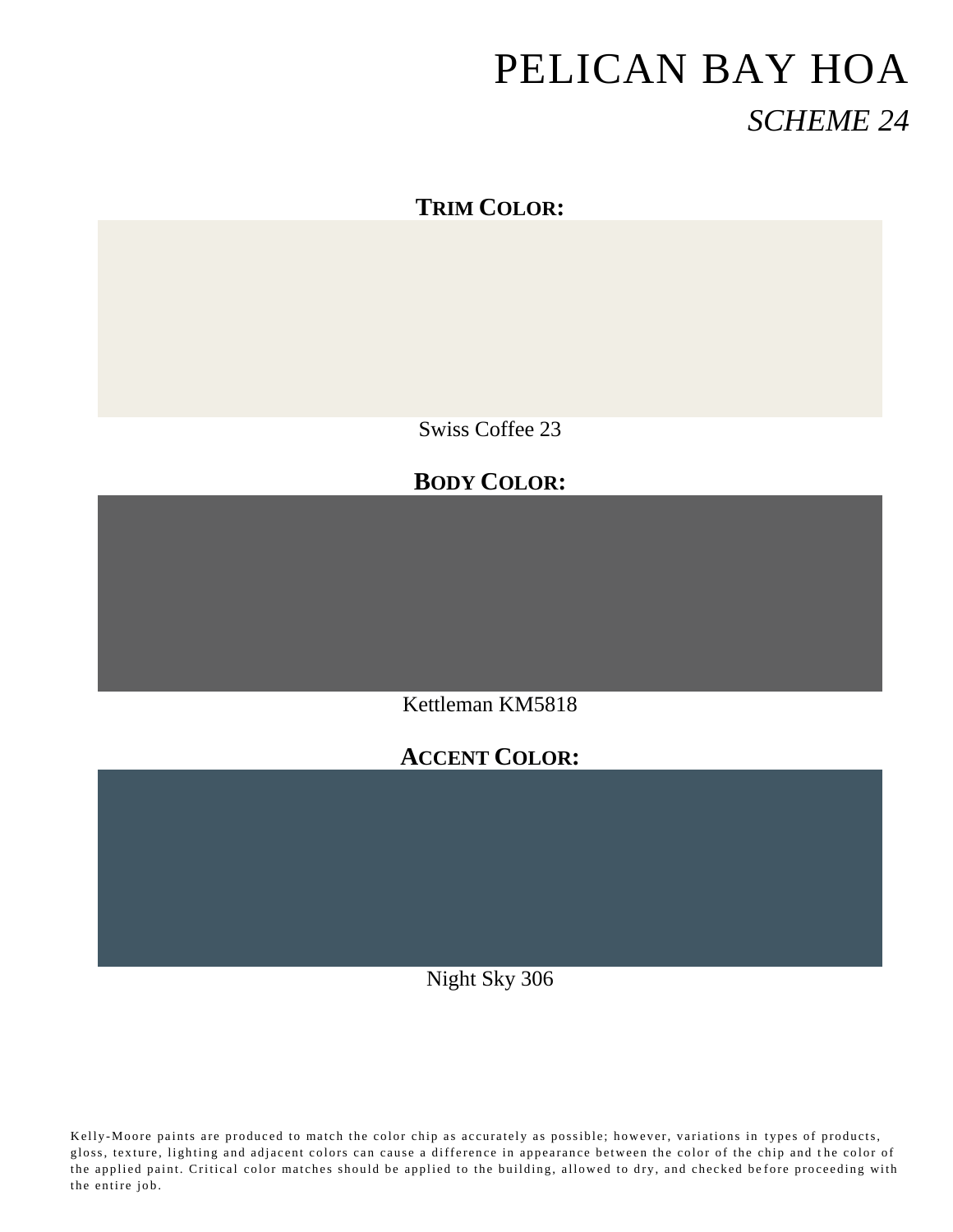### **TRIM COLOR:**

Swiss Coffee 23

# **BODY COLOR:**

Mendocino Hills KM5764

### **ACCENT COLOR:**

Oxford Brown 417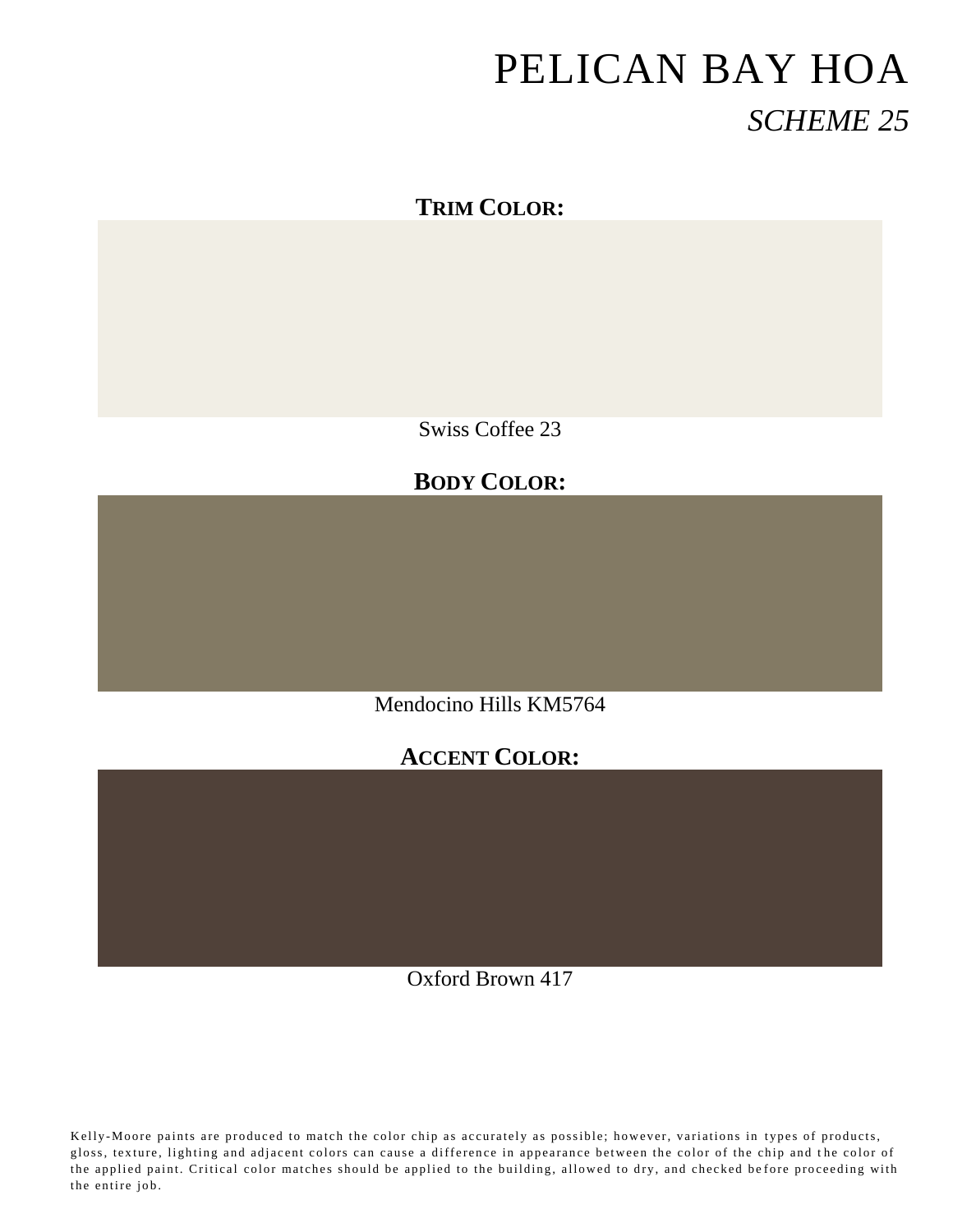### **TRIM COLOR:**

Oakwood 301

### **BODY COLOR:**

Scatman Blue HLS4265

### **ACCENT COLOR:**

Oakwood 301